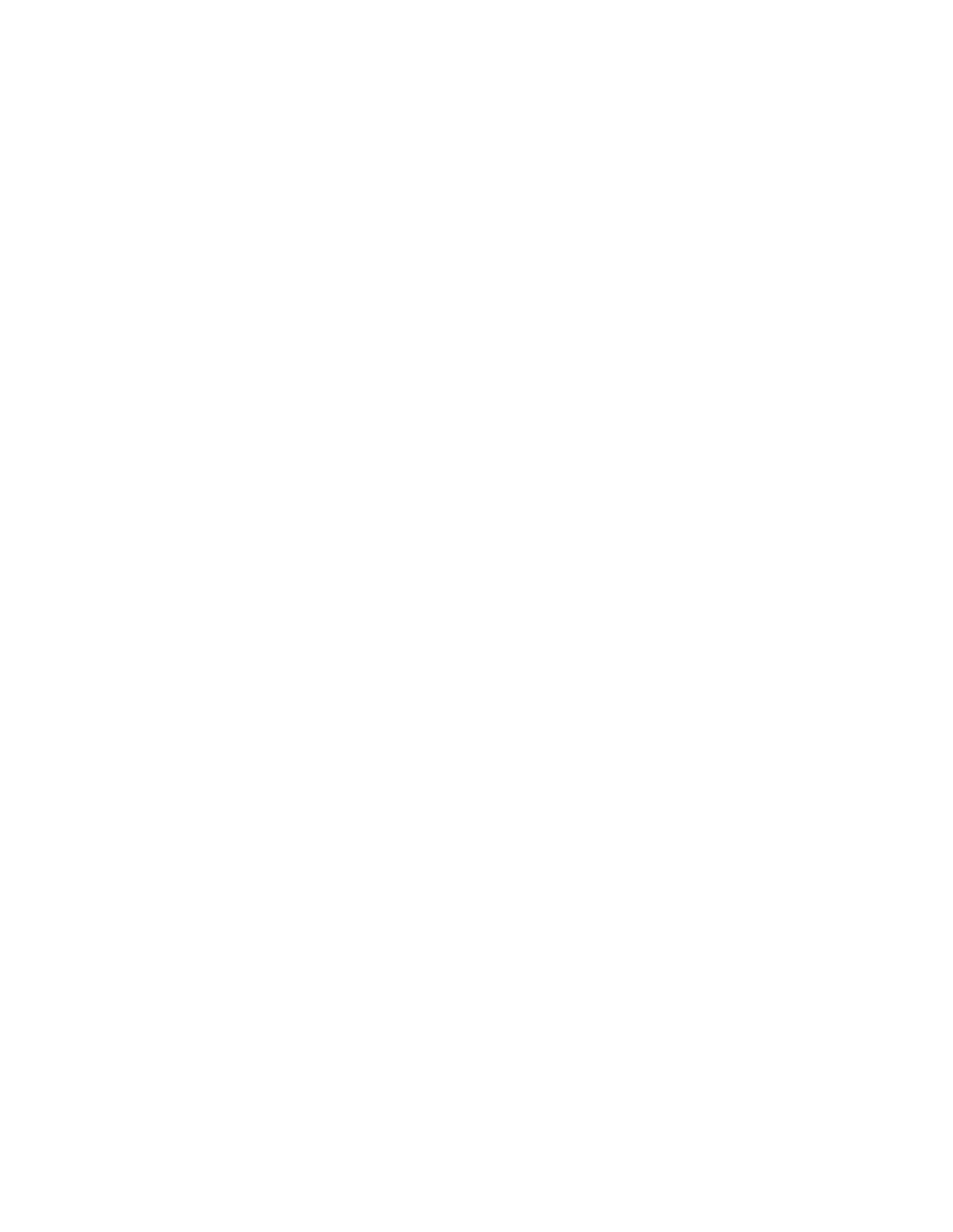## **IMF Working Paper**

#### IMF Institute

## **Can Miracles Lead to Crises? The Role of Optimism in Emerging Markets Crises**

#### **Prepared by Emine Boz1**

Authorized for distribution by Enrica Detragiache

September 2007

#### **Abstract**

## **This Working Paper should not be reported as representing the views of the IMF.** The views expressed in this Working Paper are those of the author(s) and do not necessarily represent those of the IMF or IMF policy. Working Papers describe research in progress by the author(s) and are published to elicit comments and to further debate.

Emerging market financial crises are abrupt and dramatic, usually occurring after a period of high output growth, massive capital flows, and a boom in asset markets. This paper develops an equilibrium asset-pricing model with informational frictions in which vulnerability and the crisis itself are *consequences* of the investor optimism in the period preceding the crisis. The model features two sets of investors, domestic and foreign. Both sets of investors learn from noisy signals, which contain information relevant for asset returns and formulate expectations, or "beliefs," about the state of productivity. We show that, if preceded by a sequence of positive signals, a small, negative noise shock can trigger a sharp downward adjustment in investors' beliefs, asset prices, and consumption. The magnitude of this downward adjustment and sensitivity to negative signals *increase* with the level of optimism attained prior to the negative signal.

JEL Classification Numbers: F41, D82, G15

Keywords: financial crises, emerging markets, informational frictions, learning

Author's E-Mail Address: eboz@imf.org

 $\overline{a}$ 

<sup>&</sup>lt;sup>1</sup> This paper has benefited from the comments of Enrique Mendoza, John Rust, Guillermo Calvo, Carlos Vegh, John Shea, Carol Osler, Laura Veldkamp, Bora Durdu, the participants of 2005 Society for Economic Dynamics Meetings, and 2006 North American Winter Meetings of the Econometric Society. All errors are my own.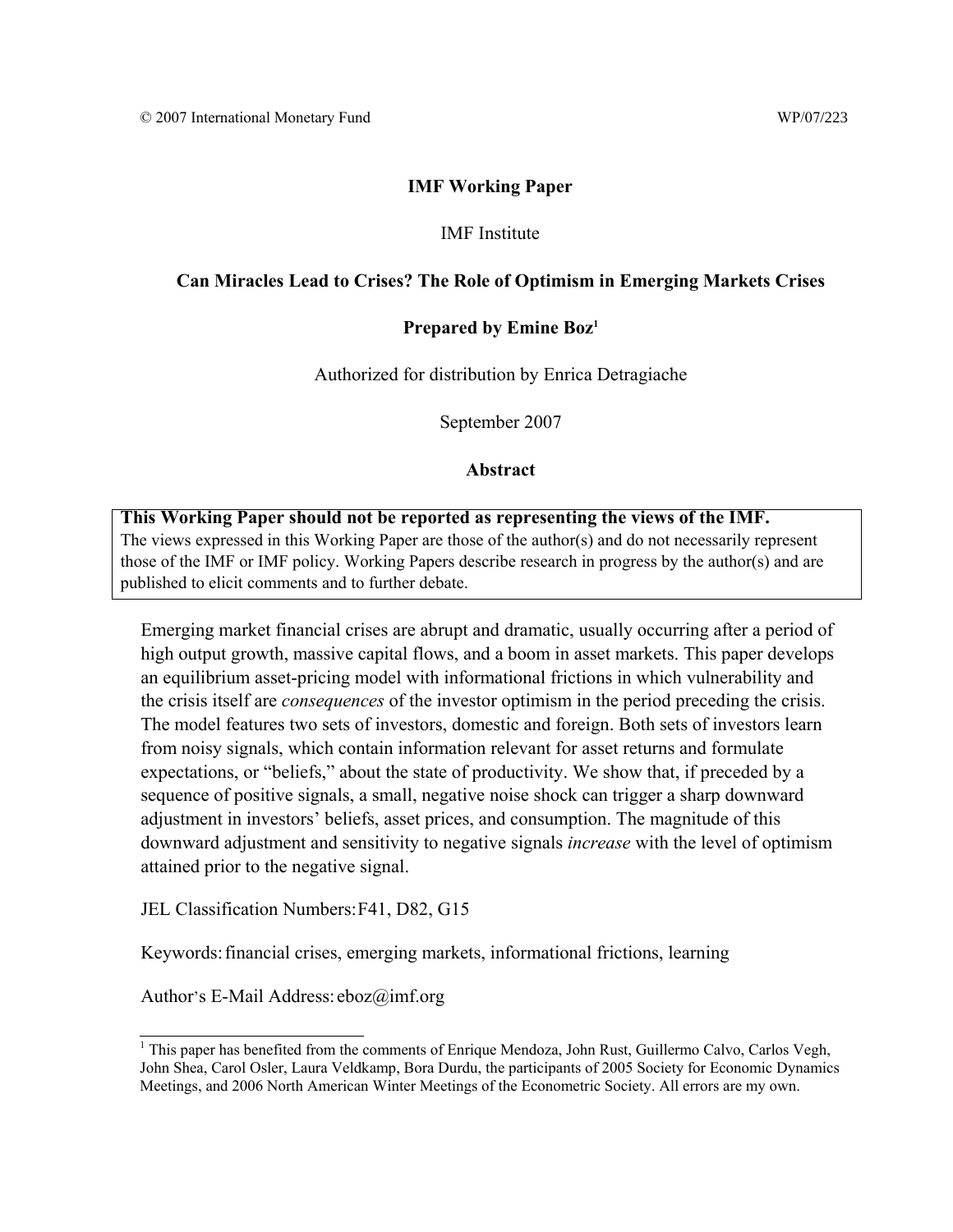| Tables                                                                           |  |
|----------------------------------------------------------------------------------|--|
|                                                                                  |  |
|                                                                                  |  |
|                                                                                  |  |
|                                                                                  |  |
|                                                                                  |  |
|                                                                                  |  |
|                                                                                  |  |
|                                                                                  |  |
| Figures                                                                          |  |
|                                                                                  |  |
|                                                                                  |  |
| 3. Forecasting Functions Conditional on Optimism (first column) and Pessimism 21 |  |
|                                                                                  |  |
|                                                                                  |  |
|                                                                                  |  |
|                                                                                  |  |
|                                                                                  |  |
|                                                                                  |  |
|                                                                                  |  |

## Contents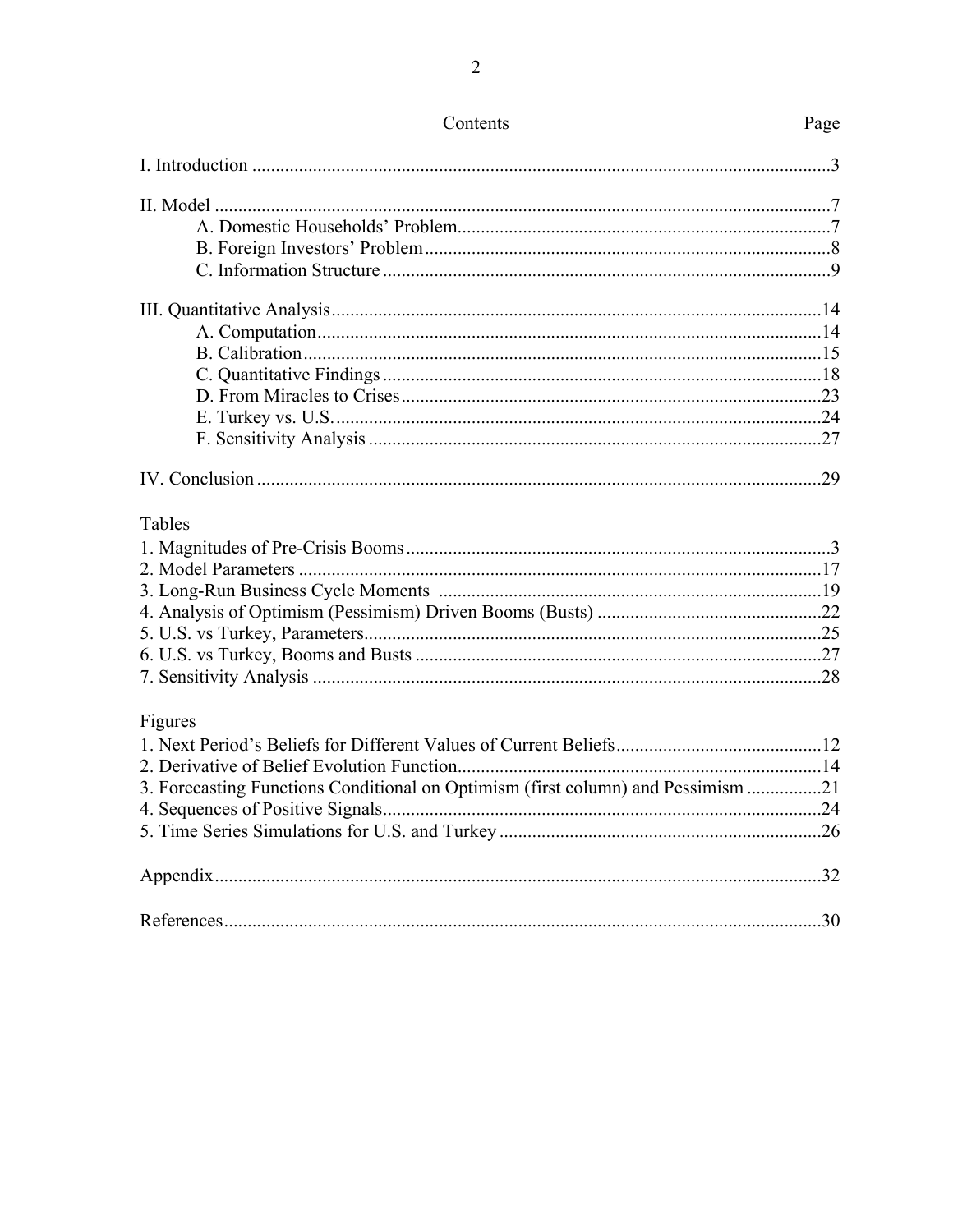#### **I. INTRODUCTION**

*...That this region [East Asia] might become embroiled in one of the worst financial crises in the postwar period was hardly ever considered-within or outside the region-a realistic possibility. What went wrong? Part of the answer seems to be that these countries became victims of their own success. This success had led domestic and foreign investors to underestimate the countries' economic weaknesses. It had also, partly because of the large scale financial inflows that it encouraged, increased the demands on policies and institutions, especially but not only in the financial sector; and policies and institutions had not kept pace. The fundamental policy shortcomings and their ramifications were fully revealed only as the crisis deepened...* IMF (1998)

The experience of the last decade suggests that emerging capital markets are vulnerable to significant shifts in investors' confidence in both upward and downward directions. Downward shifts in confidence and financial market collapses are abrupt and often take place unexpectedly after a large boom. Table 1 documents the magnitude of these booms for several pre-crisis episodes: Argentina and Mexico in 1994, Korea in 1997, and Turkey in 2000. Taking Turkey as an example, the year before its financial crisis in 2001, the country boasted an average quarterly current account-to-GDP ratio of 5.1 percent, consumption growth of 4.5 percent, an increase in equity prices of 57 percent, and GDP growth of 3 percent.<sup>2</sup>

| <b>GDP</b> | Private | <b>Equity Price</b> | $CA/GDP$ (%) |
|------------|---------|---------------------|--------------|
| 1.72       | 2.67    | 12.97               | $-1.08$      |
| 3.43       | 6.69    | 18.53               | $-2.00$      |
| 3.67       | 5.14    | 1.04                | $-3.69$      |
| 3.08       | 4.51    | 57.30               | $-5.12$      |
|            | $(\%)$  | Consumption $(\% )$ | $(\%)$       |

#### **Table 1. Magnitudes of Pre-Crisis Booms**

It is widely agreed that overconfidence and informational problems are at least partially responsible for recent crisis episodes, as the above opening quote by International Monetary Fund on the Asian crisis suggests. Whether these frictions in international capital markets can

<sup>&</sup>lt;sup>2</sup> This empirical regularity has been documented by Calvo and Reinhart (2000) who conclude that "Sudden" Stops," sharp negative reversals of capital flows, are usually preceded by a surge in capital inflows. In addition, the literature on exchange rate based stabilization programs confirms the existence of a "business cycle" associated with these programs. (Kiguel and Liviatan (1990), Vegh (1992), Calvo and Vegh (1994)). A more recent study by Tornell and Westerman (2002) document that the twin crises (banking and currency) are typically preceded by a real exchange rate appreciation and a lending boom along which bank credit grows unusually fast.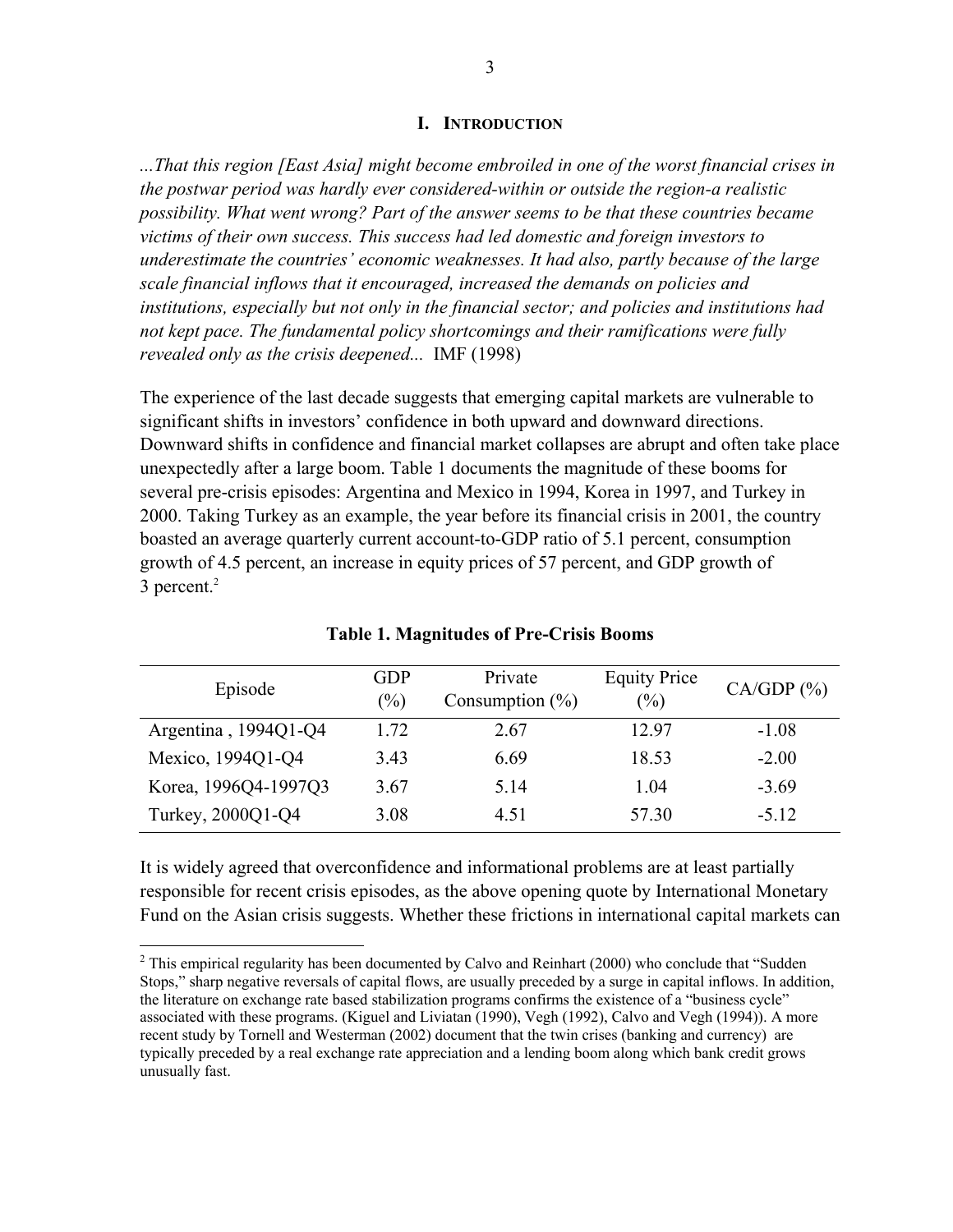be large enough to explain pre-crisis periods of bonanza and the depth of the crises remains an open question.

In this paper, we aim to answer this question by studying the quantitative predictions of a model in which optimism, due to investors' underestimation of the weaknesses of emerging economies, acts as the driving force behind both the pre-crisis booms and the vulnerability that paves the way to financial turmoil and deep recessions. In the model, the pre-crisis bonanza is driven by a sequence of positive signals that investors interpret as an improvement in the true fundamentals of the economy. The crisis occurs as a sudden downward adjustment in investors' expectations of the true fundamentals is triggered and their optimism suddenly fades. The magnitude of this downward adjustment *increases* with the level of optimism attained prior to the crisis.

The *informational frictions* that are the key ingredient of the model, are likely to be prevalent in emerging markets for several reasons. One is the lack of transparency in policy-making, and data reporting which manifests itself in the form of inaccurate or misleading data.<sup>3</sup>

A second reason informational frictions pose particular challenges for emerging economies is the existence of high fixed costs associated withobtaining country-specific information and keeping up with the developments in emerging economies, as suggested by Calvo (1999). Such costs could arise due to idiosyncrasies affecting financial markets in these countries, including for example, each country's unique institutions, policies, political environment, legal structure, etc. From international investors' perspective, it might be optimal not to "buy" this information. Calvo and Mendoza (2000) provide two arguments for why this can be the case. First, if short selling positions are limited, the benefit of paying for costly information declines as the number of emerging economies in which to invest becomes sufficiently large. Second, if punishment for poor performance is high, managers of investment funds may choose to mimic each other's behavior instead of paying for costly information.

The model in this paper features two types of investors, domestic and foreign, both of whom trade a single emerging market asset. Domestic investors are consumer-investors who maximize the expected present discounted value of their lifetime utility. Foreign investors specialize in trading the emerging market asset, face trading costs, and maximize the expected present discounted value of profits from investing. We model the informational frictions as follows. Both sets of investors are imperfectly informed about the true state of current productivity, which contains information relevant for predicting future returns on the emerging market asset. They can only partially infer the true state of productivity by "learning" from publicly observed dividends (or signals) and, they share the same

 $3$  See IMF (2001).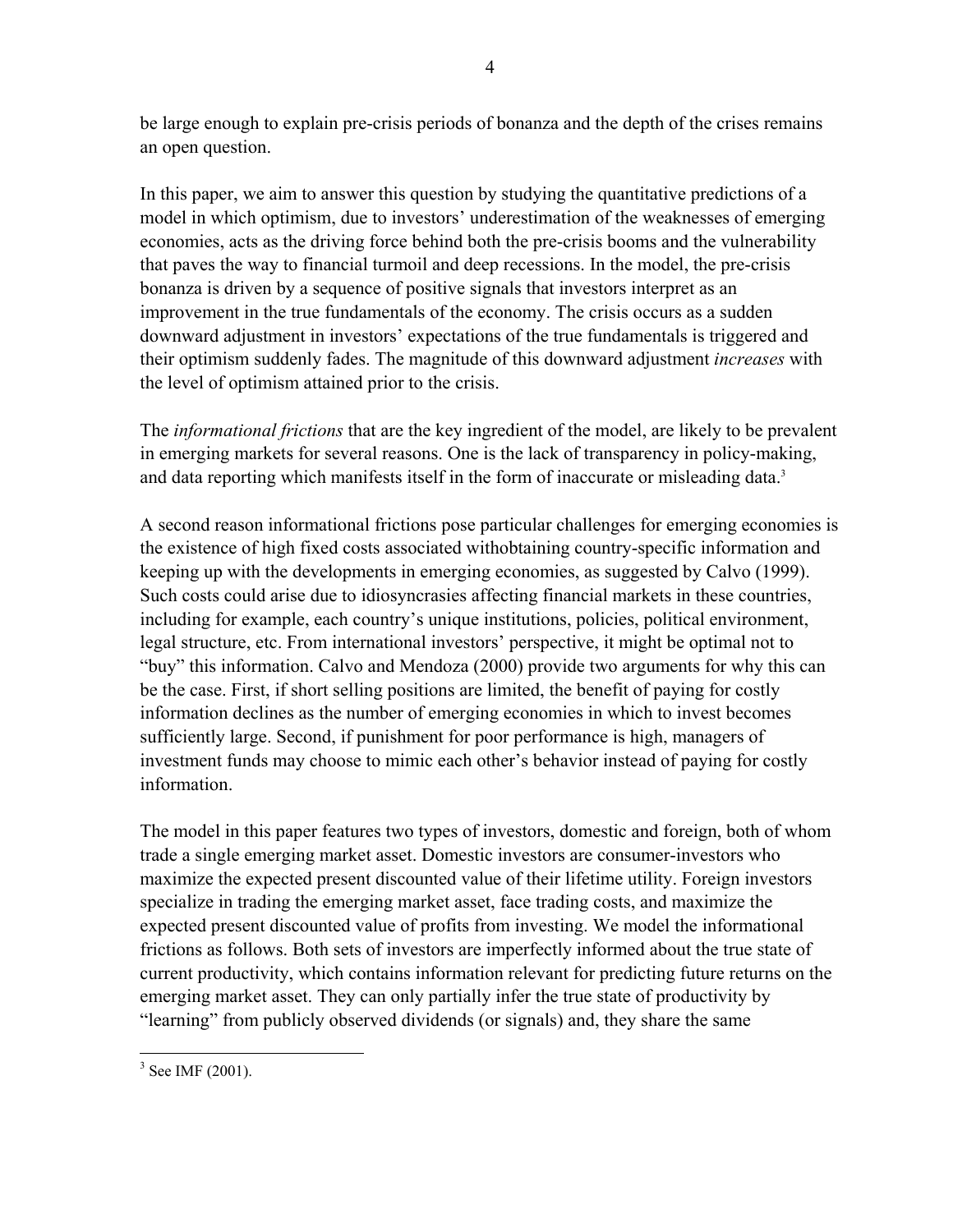information set. The dividends consist of two parts: a persistent component, which we interpret as "true productivity", and a transitory component, which is a noise term that controls the accuracy of the signals. Modelled in this way, dividends serve an informational role since a dividend payment is a noisy signal that contains information about current and future realizations of productivity. Every period, foreign and domestic investors observe dividends, solve a signal extraction problem, and learn about productivity by updating their expectations or "beliefs" regarding true productivity.

When investors turn pessimistic (optimistic), asset prices are driven below (above) the "fundamentals price," which is defined as the expected present discounted value of dividends conditional on full information. In these periods, asset prices and domestic investors' consumption display swings that are not associated with changes in true productivity. We find that a sequence of positive signals can cause a boom in both the asset market and in consumption, and can be a source of economic vulnerability if true productivity is in fact low. If a negative signal is realized at the peak of a boom of this nature and, as a result, "challenges" current prevailing beliefs, an abrupt and large downward adjustment in asset prices and consumption takes place. If, however, the same signal "confirms" prevailing beliefs, its impact is smaller.<sup>4</sup>

Foreign and domestic investors trade due to differences in their objective functions particularly their risk aversions, but not for speculation (given that they have the same beliefs). From the domestic investors' perspective, dividend shocks are important for two reasons. First, in order to intertemporally smooth consumption domestic investors would like to increase (decrease) their asset position in response to positive (negative) dividend shocks. Second, they play a critical informational role. In response to a negative dividend shock, changes in expectations due to the new information compounds the first effect, and as a result, domestic investors reduce their demand for the emerging market asset. Foreign investors also reduce their demand for the asset in response to this shock, since they receive a negative signal regarding future productivity. In equilibrium, we find that domestic investors' demand decreases by more than that of their foreign counterparts, therefore, domestic investors become net sellers in response to a negative dividend shock. This result leads to a procyclical current account on average. However, we also find that for a given dividend shock, the higher the expectations about future productivity, the lower are the domestic investors' asset holdings since higher expectations induce foreign investors to bid more aggressively, compared to their risk-averse domestic counterparts, for the same asset. Hence, the higher the investment optimism, the more the emerging economy can attract foreign investment, and therefore the more likely the country is to develop a potentially sizable current account deficit.

 $\overline{a}$ 

<sup>&</sup>lt;sup>4</sup> Moore and Schaller (2002) establish the state dependence of responses to noisy signals. We borrow our terminology from them.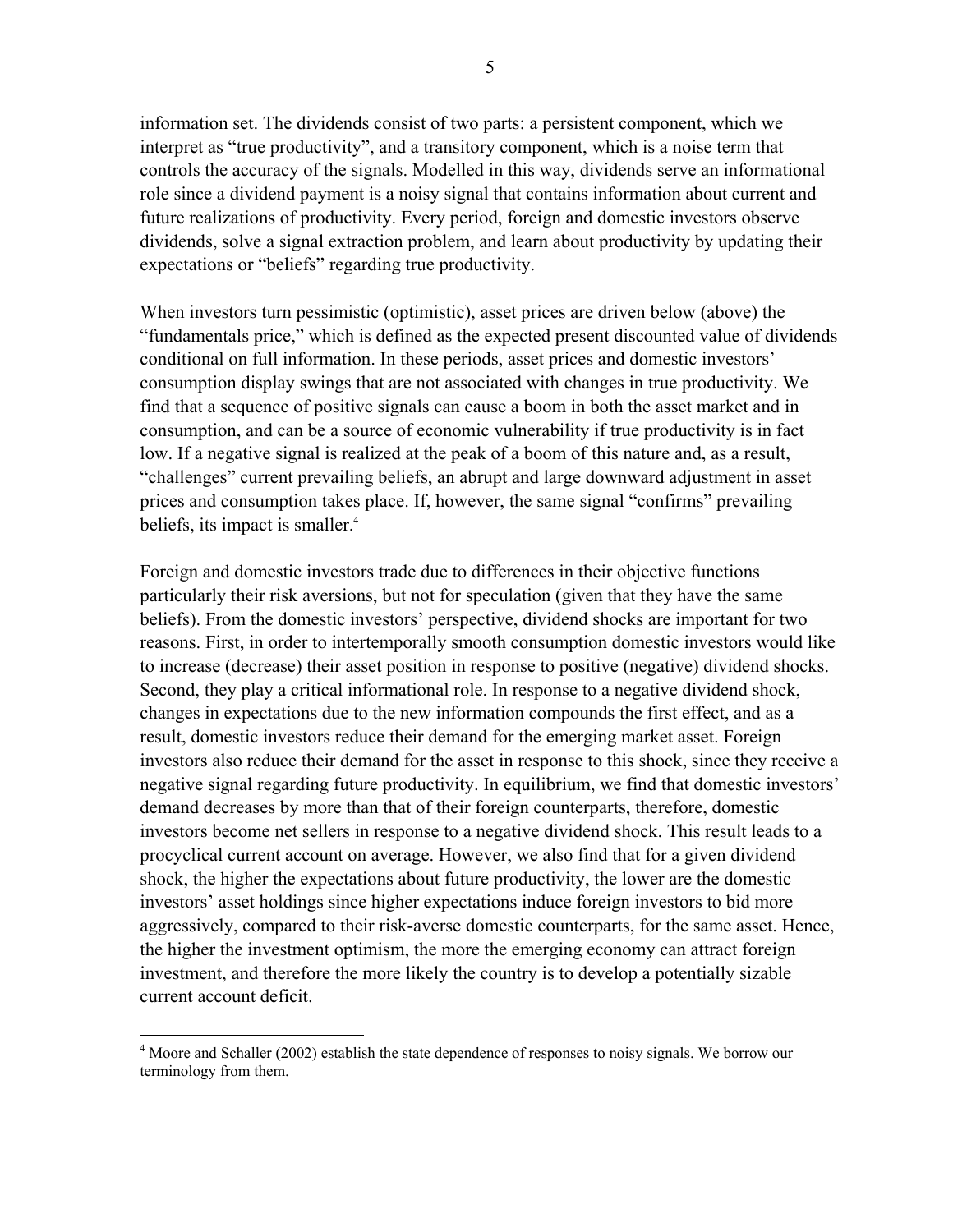Given the inherent noisiness of signals obtained by calibrating the model to a typical emerging economy, we analyze the frequency, duration and magnitude of booms and busts that are due to misperceptions of investors.<sup>5</sup> The model generates these booms(busts) with 8.89(4.41) percent probability and with duration of 2.75(1.41) quarters on average. In addition, the model produces booms(busts) in asset prices and consumption of the size observed in the data (reported in Table 1) with probabilities 2.88(0) and 2.33(2.60) respectively.

With the introduction of informational frictions, the volatility of the emerging economy's consumption increases by 2 percentage points compared to the "full information" setup. Uncertainty about true current productivity leads to increased uncertainty regarding future asset returns and a more volatile consumption profile for the risk averse domestic investors. Moreover, informational frictions produce persistence in response to transitory noise shocks. If investors turn pessimistic in response to a misleading signal, it takes several periods for them to correct their beliefs. The mechanism behind this result is the Bayesian learning process: the posteriors of one period are used in the calculation of the following period's priors.

This paper is at the crossroads of two main strands of literature. The first is the literature on Sudden Stops and financial crises in open economies, and the second is that on informational frictions in finance. Most existing models of financial crises and Sudden Stops, focus on crash episodes, but not on the booms preceding the crashes that might indeed contain the seeds of the financial crises. In contrast, the model proposed in this paper emphasizes more the dynamics of pre-crisis booms. Studies explaining Sudden Stops focus on financial frictions and often utilize collateral constraints, (see, for example, Caballero and Krishnamurthy (2001), Paasche (2001), or Mendoza and Smith (2004)). Credit constraints are successful for producing amplification in the response of the economy to typical negative shocks.

In the international finance literature, shifts in investor sentiment have usually been analyzed within the context of currency crises. These studies often utilize sunspot models with multiple equilibria and therefore provide little guidance as to when and how the shifts in investor sentiment occcur. In this paper, we take a different approach by considering a model with a unique equilibrium that can endogenously produce shifts in investors' confidence and switches between good states and bad ones which allows us to predict when these shifts occur and how long it takes for the market to recover after a bust.

 $5$  See Section 3.3 for a formal definition.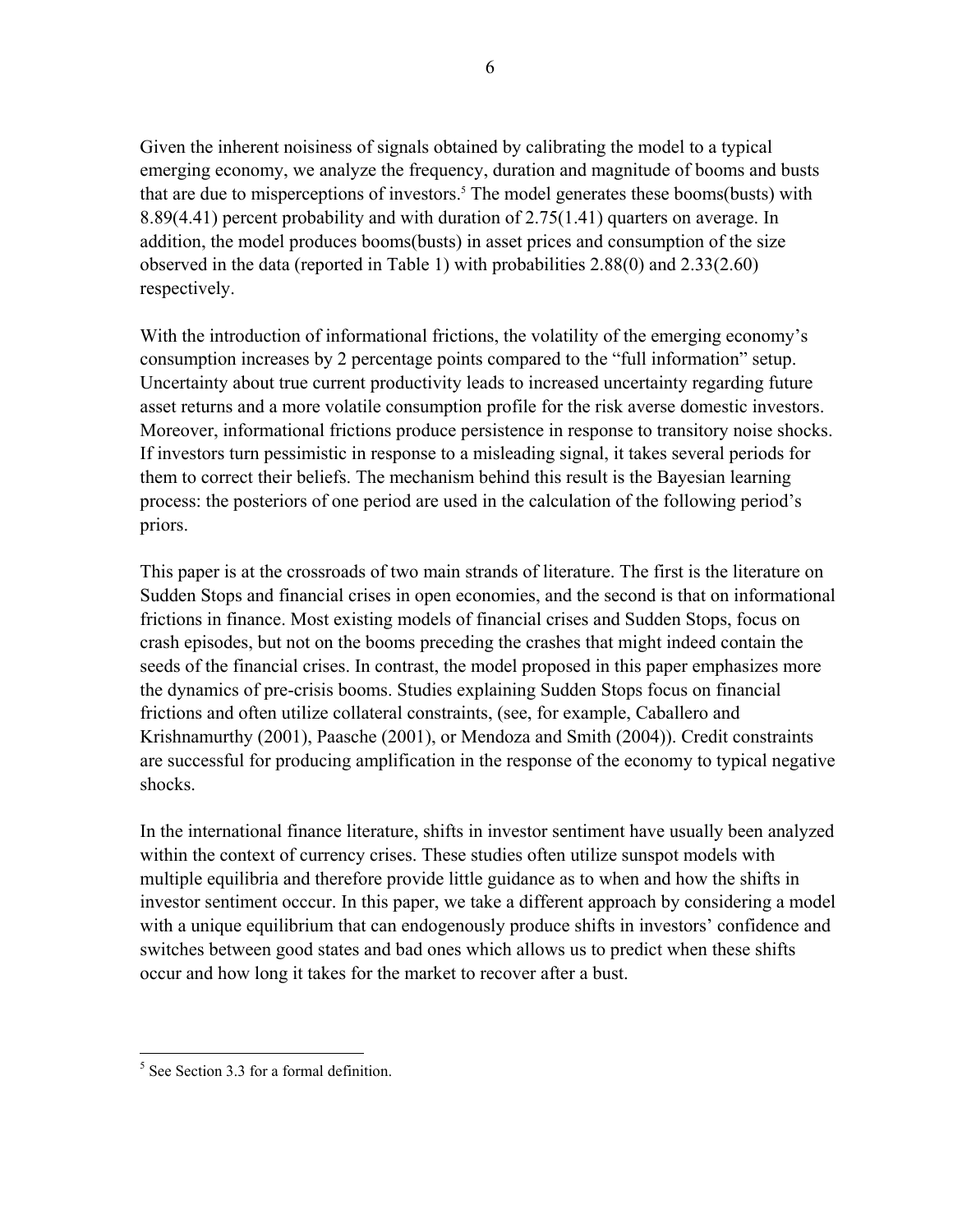This paper is also related to the literature on learning in macro and finance. Particularly, Wang (1994), models dividends as noisy signals to analyze trading volume in stock markets, Albuquerque, Bauer and Schneider (2004) use noisy dividend signals to investigate the effects of investor sophistication on international equity flows, and Nieuwerburgh and Veldkamp (2006) use them to explain U.S. business cycle asymmetries in an RBC framework with asymmetric learning.

The rest of the paper proceeds as follows. We describe the model in Section 2, and in Section 3 we discuss the model's solution procedure, calibration, and numerical results. Finally, Section 4 concludes.

#### **II. MODEL**

The economy has two classes of agents, foreign investors and domestic household-investors, who are identical within each class. The domestic households maximize expected lifetime utility by making consumption and asset holding decisions conditional on their information set, that includes the noisy signals about the true state of productivity. Foreign investors choose their asset positions in order to maximize the expected present discounted value of profits based on their beliefs about the state of productivity. Foreign investors also face trading costs associated with operating in the asset market. Both domestic and foreign investors observe dividends, which are noisy signals about the true value of productivity. They form their beliefs by solving a signal extraction problem explained further below.

## **A. Domestic Households' Problem**

Domestic households choose stochastic intertemporal plans for consumption,  $c_t$ , and asset holdings,  $\alpha_{t+1}$ , in order to maximize expected life-time utility conditional on the information available to them:

$$
U = E_0 \left[ \sum_{t=0}^{\infty} \beta^t \frac{c_t^{1-\sigma}}{1-\sigma} | I_0^U \right]
$$
 (1)

subject to

$$
c_t + \alpha_{t+1} q_t = \alpha_t (q_t + d_t) \tag{2}
$$

taking asset prices,  $q$ , evolution of beliefs and their information set  $I^U$  as given.<sup>6</sup> *d* denotes dividend payments of the emerging market asset, the parameter  $\sigma$  is the coefficient of relative risk aversion of domestic investors and  $\beta$  is the standard subjective discount factor.

 6 We discuss the role of the expectation operator and the information structure in Section 2.3.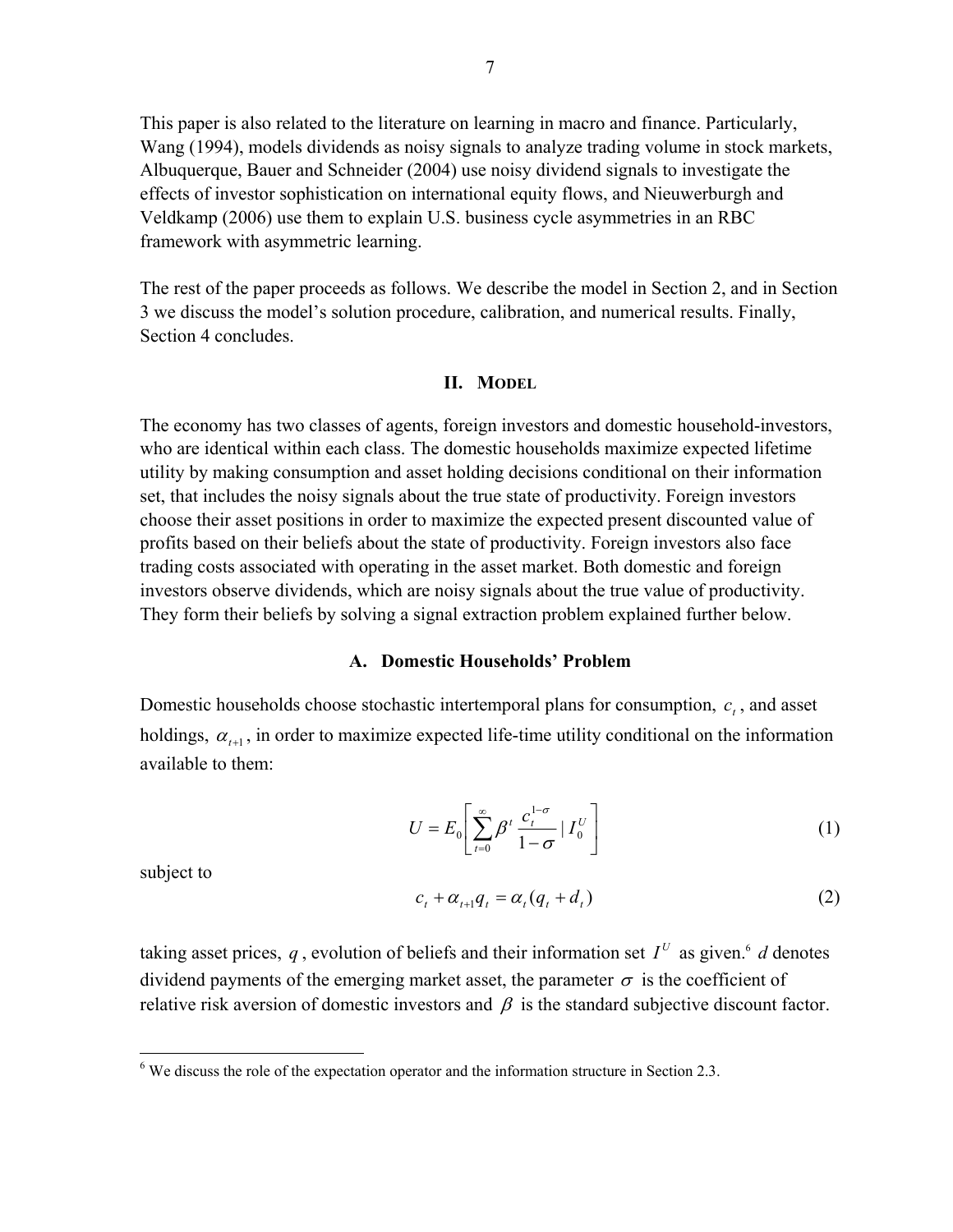At the beginning of each period, productivity shocks are realized and dividends are determined. Domestic investors make their decisions after observing dividends. The optimality conditions characterizing their decisions are:

$$
\beta^t u'(c_t) - \lambda_t = 0 \tag{3}
$$

$$
\lambda_{t}q_{t} + E_{t} \left[ \lambda_{t+1} \left( d_{t+1} + q_{t+1} \right) \mid I_{t}^{U} \right] = 0 \tag{4}
$$

where  $\lambda$ , denotes the Lagrange multiplier associated with the budget constraint. Combining these two first order conditions gives the Euler equation:

$$
q_t u'(c_t) = \beta E_t \big[ \big( q_{t+1} + d_{t+1} \big) u'(c_{t+1}) \, | \, I_t^U \big]. \tag{5}
$$

This equation is familiar except that the expectations are taken conditional on the information set  $I_t^U$ . They form their beliefs by solving a signal extraction problem explained further below.

#### **B. Foreign Investors' Problem**

As in Mendoza and Smith (2004), foreign investors choose  $\{\alpha_{t+1}}^* \}^{\infty}_{0}$  in order to maximize the expected present discounted value of their profits conditional on their information sets:

$$
E_0 \sum_{t=0}^{\infty} R^{-t} \bigg( \alpha_t^* \big( d_t + q_t \big) - \alpha_{t+1}^* q_t \frac{a}{2} \big( \alpha_{t+1}^* - \alpha_t^* + \theta \big)^2 \mid I_0^U \bigg) \tag{6}
$$

where *R* is the gross world interest rate,  $1/a$  is the price elasticity of foreign investors' demand,  $q_t \frac{a}{2} (\alpha_{t+1}^* - \alpha_t^* + \theta)^2$  $\overline{2}^{(\alpha_{t+1})}$  $\frac{a}{a}(\alpha_{t+1}^* - \alpha_t^* + \theta)$  $q_i \frac{a}{2} (\alpha_{i+1}^* - \alpha_i^* + \theta)^2$  is the total trading cost associated with buying and selling equities in the emerging economies,  $\theta$  is the recurrent cost. Similar to Aiyagari and Gertler (1999), and Mendoza and Smith (2004), we model the trading cost associated with buying and selling the asset as quadratic in the size of the asset trade. The first order condition of the foreign investors' problem is:

$$
q_t\big(1+a\big(\alpha_{t+1}^*-\alpha_t^*+\theta\big)\big)=R^{-1}E\big[d_{t+1}+q_{t+1}\big(1+a(\alpha_{t+2}^*-\alpha_{t+1}^*+\theta)\big)|I_t^U\big].
$$
 (7)

We can solve the above first order condition forward to obtain: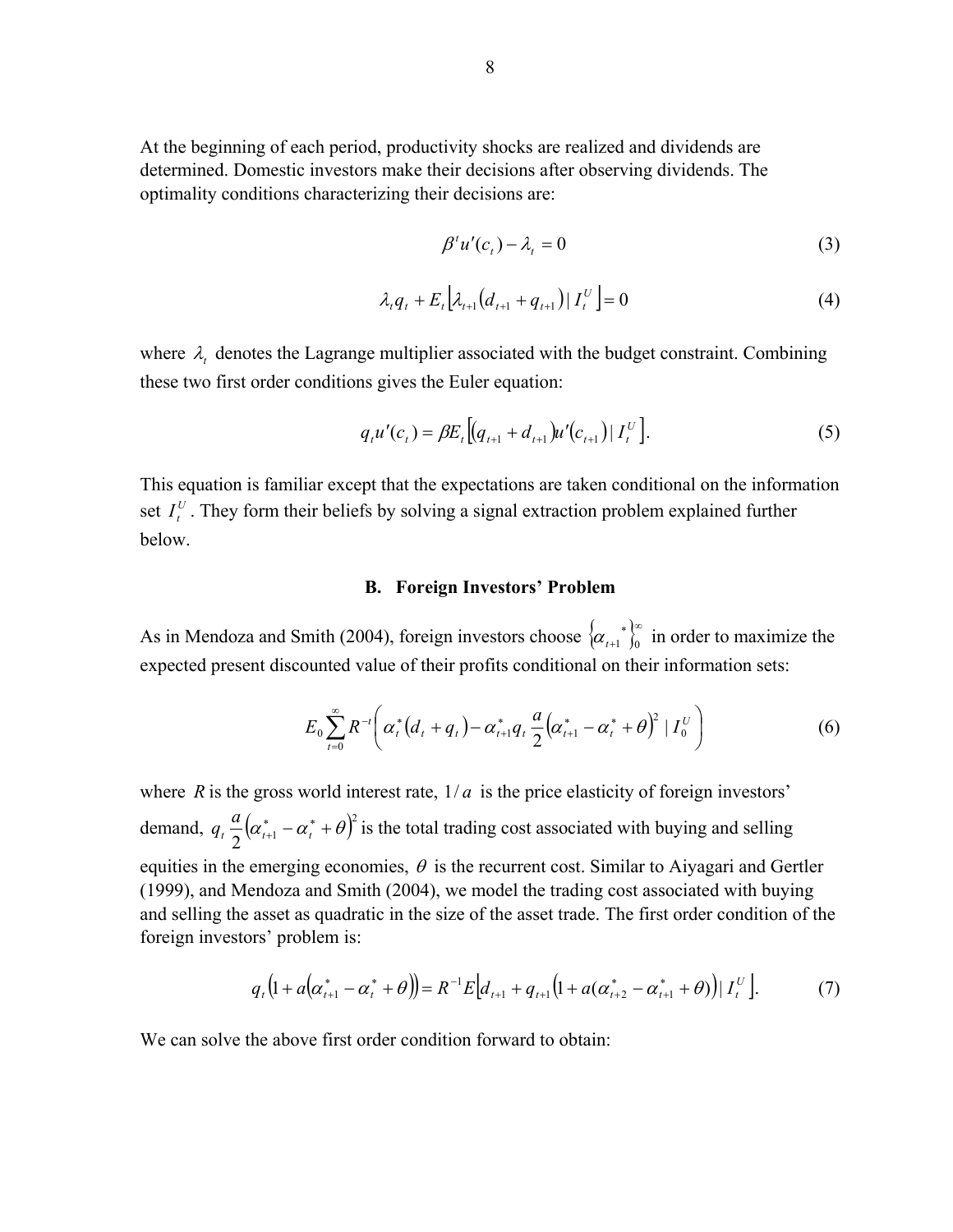$$
\alpha_{t+1}^* - \alpha_t^* = \frac{1}{a} \left( \frac{q_t^b}{q_t} - 1 \right) - \theta.
$$
 (8)

 $q_t^b$ , called the *belief price*, is defined as the expected present discounted value of future dividends conditional on the current belief about productivity:

$$
q_t^b = E\Big[R^{-1}d_{t+1} + R^{-2}d_{t+2} + R^{-3}d_{t+3} + \dots |I_t^U\Big].
$$
 (9)

Intuitively, foreign investors adjust their asset holdings depending on the gap between the market price  $q_t$ , and their belief price  $q_t^b$ . How much of this gap is reflected in the asset demand is determined by 1/ *a* .

#### **C. Information Structure**

Dividends are determined exogenously as follows:

$$
d_t = e^{z_t + \eta_t} \,. \tag{10}
$$

There are two types of uncertainty associated with dividends: persistent aggregate productivity shocks,  $z$ , and noise, in the form of transitory, additive, Normal i.i.d. shocks,  $\eta$ , with  $E[\eta] = -\sigma_{\eta}^2/2$  and  $E[\eta^2] = \sigma_{\eta}^2$ .<sup>7</sup> Aggregate productivity shocks follow a Markov process with two states and transition probability matrix *P* . We denote the values *z* can take as  $z \in \{z^L, z^H\}$  and assume  $z^L < z^H$  without loss of generality.

**Assumption**  $P \gg 0$  (irreducible Markov chain) and  $P_{ii} > P_{ji}$  (positive autocorrelation) *where P<sub>ii</sub> is the probability of transiting from state i to state j; i,*  $j \in \{L, H\}$  *and*  $i \neq j$ *.* 

*P* >> 0 rules out absorbent states.  $P_{ii} = P_{ji}$  would imply that the probability of transiting to state *i* is the same regardless of the current state. Therefore, in this case, information regarding the current state would not be useful for forecasting the following period's state (no autocorrelation).

We assume both sets of investors know the true distributions governing the productivity shocks *z* and the noise  $\eta$ . They observe the dividends *d* at the beginning of each period, but

<sup>&</sup>lt;sup>7</sup> This specification for guarantees that changes in produce mean preserving spreads.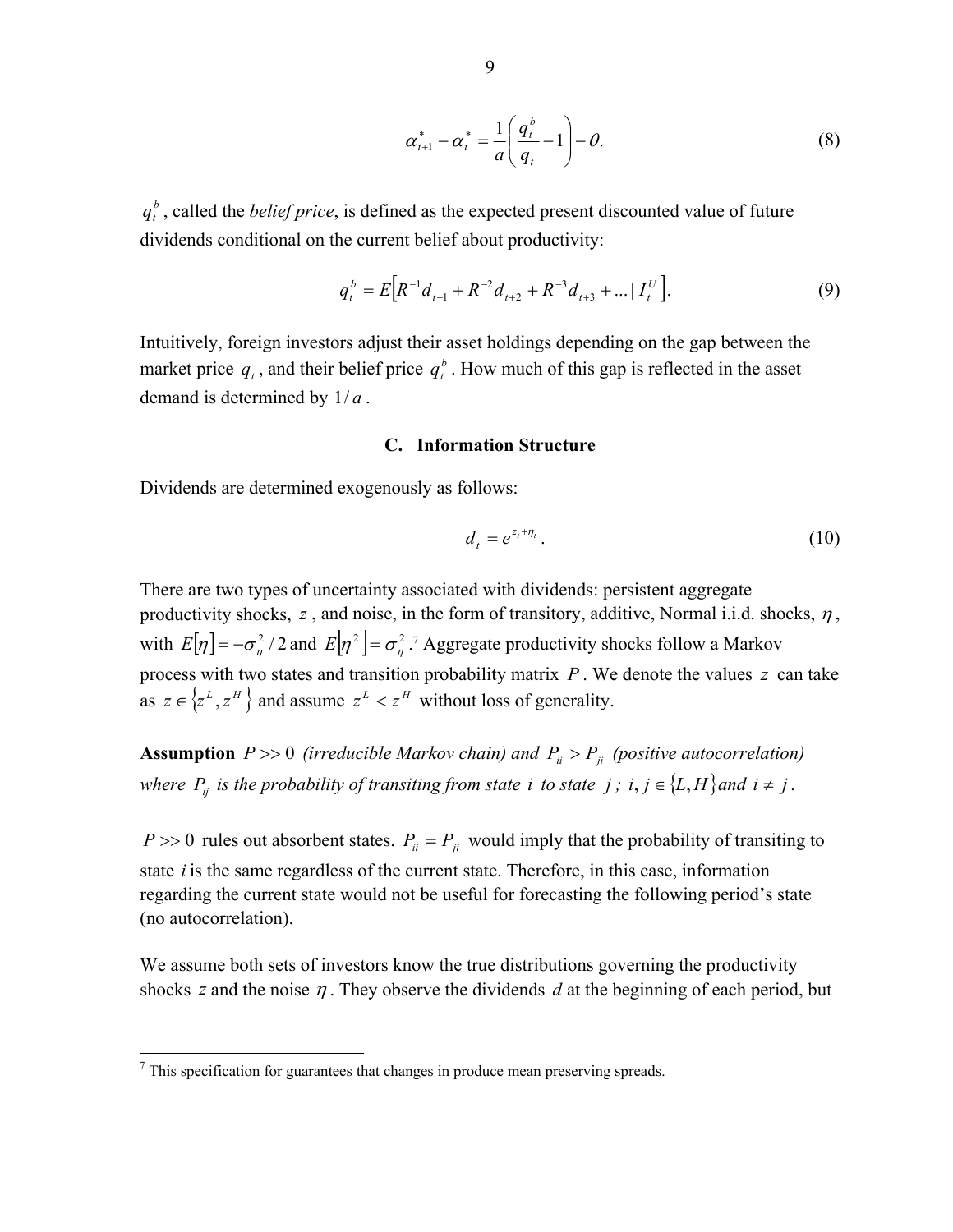do not observe the current or past values of the productivity shock  $z$  or the noise  $\eta$ .<sup>8</sup> Both investors use the information revealed by dividends in order to infer the realization of the productivity shock in the current period.<sup>9</sup> Beliefs are defined as:

$$
\widetilde{z}_t = E[z_t | I_t^U] \tag{11}
$$

where  $I_t^U$  includes the entire history of dividends observed by the investors:

$$
I_t^U = \{d_t, d_{t-1}, \ldots\}.
$$
 (12)

Throughout the paper we refer to this information structure as the "incomplete information" scenario. The belief  $\tilde{z}_t$  is formed by updating the previous period's belief  $\tilde{z}_{t-1}$  using Bayes' rule:

$$
\Pr(z_{t} = z^{i} | I_{t}^{U}) = \frac{f(d_{t} | z_{t} = z^{i}) \Pr(z_{t} = z^{i} | I_{t-1}^{U})}{f(d_{t} | z_{t} = z^{j}) \Pr(z_{t} = z^{i} | I_{t-1}^{U}) + f(d_{t} | z_{t} = z^{i}) \Pr(z_{t} = z^{i} | I_{t-1}^{U})}
$$
(13)

where  $f$  is the conditional normal probability density that can be written as:

$$
f(d_t \mid z_t = z^i) = \frac{1}{\sqrt{2\Pi} \sigma_\eta} e^{-\frac{1}{2\sigma_\eta^2} (d_t - z^i)^2}
$$
 (14)

for  $i, j \in \{L, H\}$  and  $i \neq j$ . Equation (13) is used to update the probability assigned to being in the high productivity state, incorporating the additional information revealed by  $d_t$ , at the beginning of period  $t$ . The priors that will be used in period  $t+1$  for updating beliefs are obtained by simply adjusting for the probability of a change in state from period  $t$  to  $t + 1$ using the Markov transition matrix. That is:

$$
\Pr(z_{t+1} = z^i \mid I_t^U) = \Pr(z_t = z^i \mid I_t^U) P_{ii} + \Pr(z_t = z^j \mid I_t^U) P_{ji}.
$$
 (15)

Once the posteriors of the current period are calculated, beliefs are:

<sup>&</sup>lt;sup>8</sup> One can imagine that investors observe productivity with such a long lag that, once received, the information is no longer useful for predicting current productivity any more.

<sup>&</sup>lt;sup>9</sup> It is also possible to model different types of publicly observed signals, such as news reports, in addition to dividends. In any case, the model variables will be sensitive to the information content of the signals and this sensitivity will be qualitatively similar but quantitatively different depending on the informativeness of the publicly observed signals.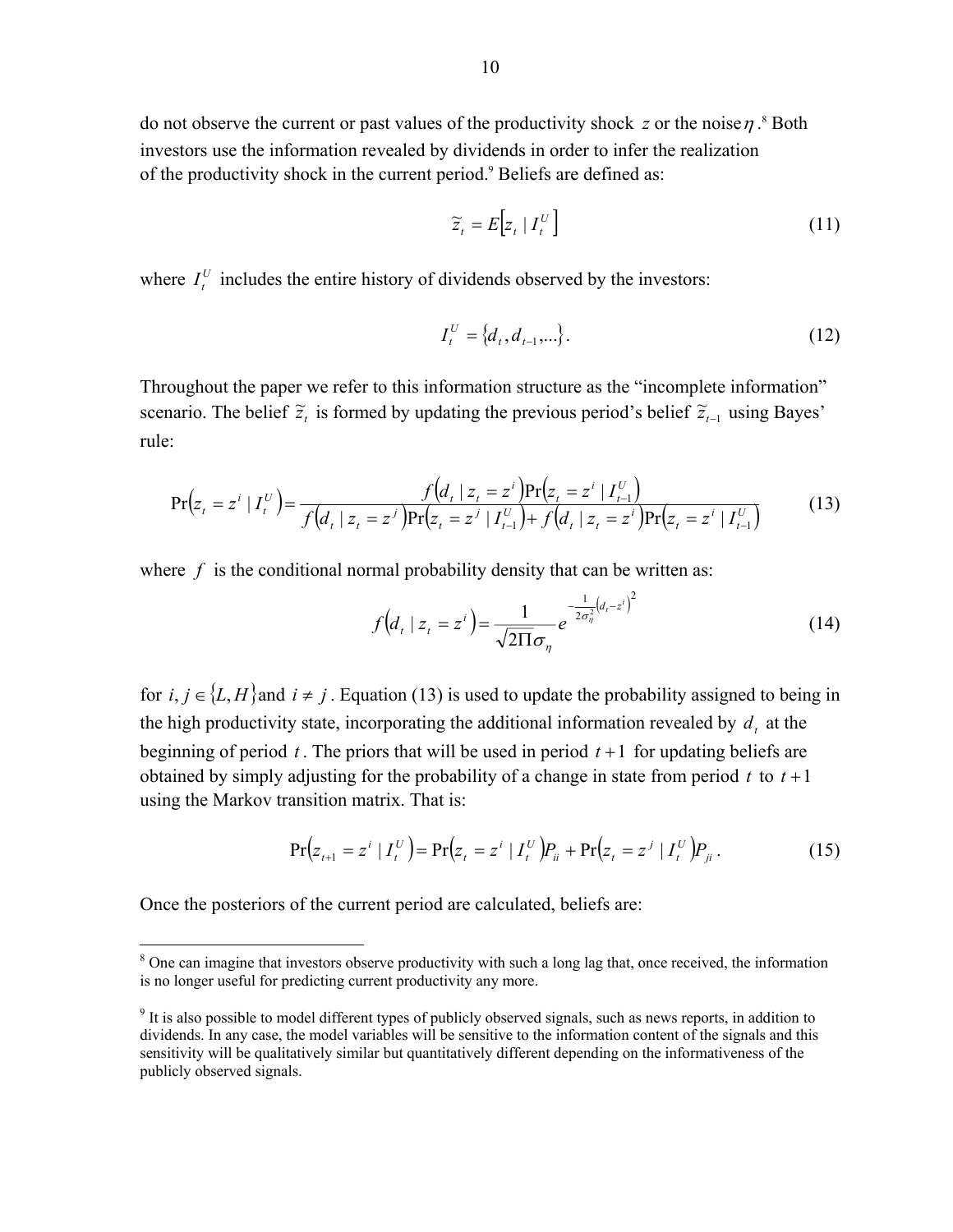$$
\widetilde{z}_t = \Pr(z_t = z^L \mid I_t^U) z^L + \Pr(z_t = z^{Hi} \mid I_t^U) z^H.
$$
\n(16)

**Proposition 1**  $0 < \Pr(z_{t} = z^{i} | I_{t-1}^{U}) < 1$  $z_t = z^i \mid I_{t-1}^U$  > 1 and  $0 < \Pr(z_t = z^i \mid I_t^U)$  < 1  $z_t = z^i \mid I_t^U \big) < 1$ .

**Proof** See Appendix.

The interval to be considered for the prior and posterior probabilities is  $(0,1)$ . The prior  $Pr(z_0 = z^i | I_{-1}^U)$  or the posterior  $Pr(z_0 = z^i | I_0^U)$  can be set exogenously to "start" from 0 or 1. Afterwards, however, it can take these values with zero probability. From equation (16), we know that beliefs are convex combinations of low and high values of productivity, with weights defined by the Bayesian posterior probabilities assigned to each state. Hence, beliefs are always higher than the low value of productivity and lower than the high value,  $z^L < \tilde{z} < z^H$ . This implies that agents can never be exactly sure about being in a particular state. In addition, they never believe productivity to be lower (higher) than the low (high) value of true productivity. This is an unappealing feature of learning with discrete probabilistic processes. Also, as a result of this limitation, the standard deviation of beliefs is always less than or equal to that of productivity.

Equation (16) implies that beliefs are sufficient to backtrack the probabilities assigned to each state. Using equation (16) and  $Pr(z_t = z^i | I_t^U) = 1 - Pr(z_t = z^j | I_t^U)$ *j t U t*  $\Pr(z_t = z^i | I_t^U) = 1 - \Pr(z_t = z^j | I_t^U)$  for  $i, j \in \{L, H\}$  and  $i \neq j$ , a given  $\tilde{z}_i$  can be mapped to a unique  $Pr(z_i = z^i | I_i^U)$  $Pr(z_t = z^i | I_t^U)$ . The assumption that provides this simplification is having two states for productivity. This simplification is crucial for the numerical analysis since probabilities assigned to each state are continuous endogenous state variables for the problem. Given the computational difficulty of handling continuous state variables, we assume two states for productivity and carry  $\tilde{z}_t$  as a state variable that is sufficient for backtracking the posterior probabilities assigned to each state of productivity.

We denote the evolution of investors' beliefs as  $\tilde{z}_{t+1} = \phi(\tilde{z}_t, d_{t+1})$ . When investors make their decisions at date *t*,  $d_{t+1}$  is not known, but its distribution conditional on  $\tilde{z}_{t+1}$  is known. As

the signal-to-noise ratio (defined as  $\sigma_{_{\eta}}$  $Z$ <sup>*H*</sup>  $-Z$ <sup>*L*</sup> ) increases, distribution of dividends

conditional on the high and low productivity overlap less, as a result, dividends become more informative. In the limit as  $\sigma_n$  approaches zero, the informational imperfection vanishes.

In Figure 1, we plot  $\widetilde{z}_{t+1} = \phi(\widetilde{z}_t, d_{t+1})$  for three different values of  $\widetilde{z}_t$  where  $d_{t+1}$  is on the horizontal axis and  $\tilde{z}_{t+1}$  is on the vertical axis. The solid curve corresponds to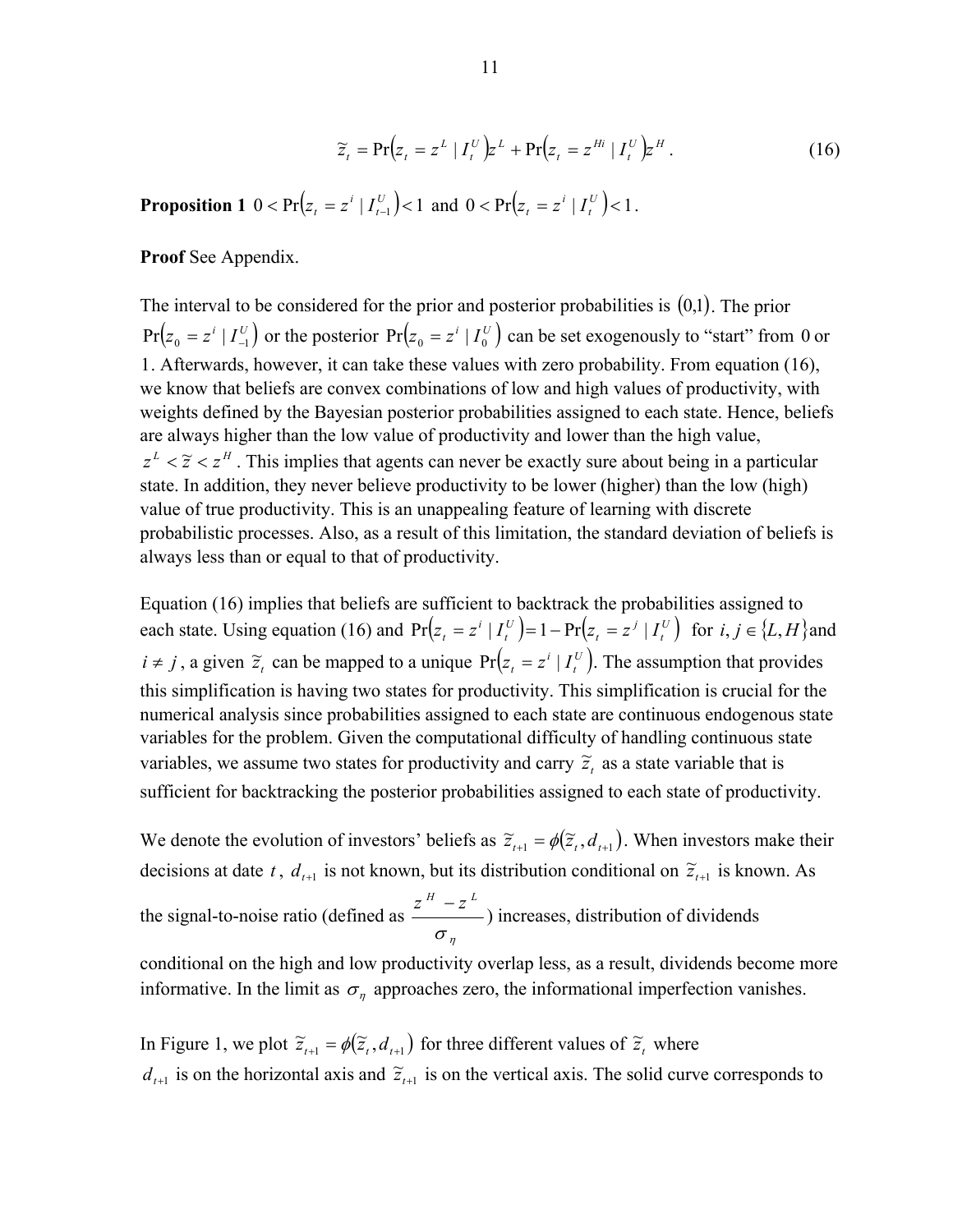$\widetilde{z}_{t+1} = \phi(\min(\widetilde{z}), d_{t+1})$ ; that is, investors are "almost sure" that the economy is in the low state. Similarly, the dashed curve shows  $\tilde{z}_{t+1} = \phi(\max(\tilde{z}), d_{t+1})$ , or the case in which they are optimistic. All other beliefs would be represented by curves that lie between the solid and dashed curves, such as the dotted curve, which shows the case in which the investors assign

equal probability to each state,  $\widetilde{z}_{t+1} = \phi \left| \frac{z+2}{2}, d_{t+1} \right|$ ⎠ ⎞  $\parallel$ ⎝  $(z^H +$  $\widetilde{z}_{t+1} = \phi\left(\frac{z^H + z^L}{2}, d_{t+1}\right).$ 





**Proposition 2** If  $P_{ii} > P_{ji}$  then  $\phi(\tilde{z}_t, d_{t+1})$  is strictly increasing in both of its arguments. **Proof** See Appendix.

 $P_{ii}$  <  $P_{jj}$  corresponds to a scenario in which knowing the current state is useful for forecasting future productivity: the information that the economy is in a particular state would reveal that the economy is more likely to transition to the other state than to stay in the same state in the subsequent period (negative autocorrelation). Although information is valuable and learning would still take place, we rule out the case  $P_{ii} > P_{ji}$  in order to establish Proposition 2.

The elasticity of  $\tilde{z}_{t+1}$  with respect to  $d_{t+1}$  varies depending on  $\tilde{z}_t$ . When the investors assign a high probability to being in the low state ( $\tilde{z}_t$  is low), a low realization of  $d_{t+1}$  "confirms" the beliefs and as a result  $\tilde{z}_{t+1}$  changes only marginally. On the other hand, if a high  $d_{t+1}$  is observed, the beliefs of investors are "challenged" and there is a large adjustment in the next period's beliefs.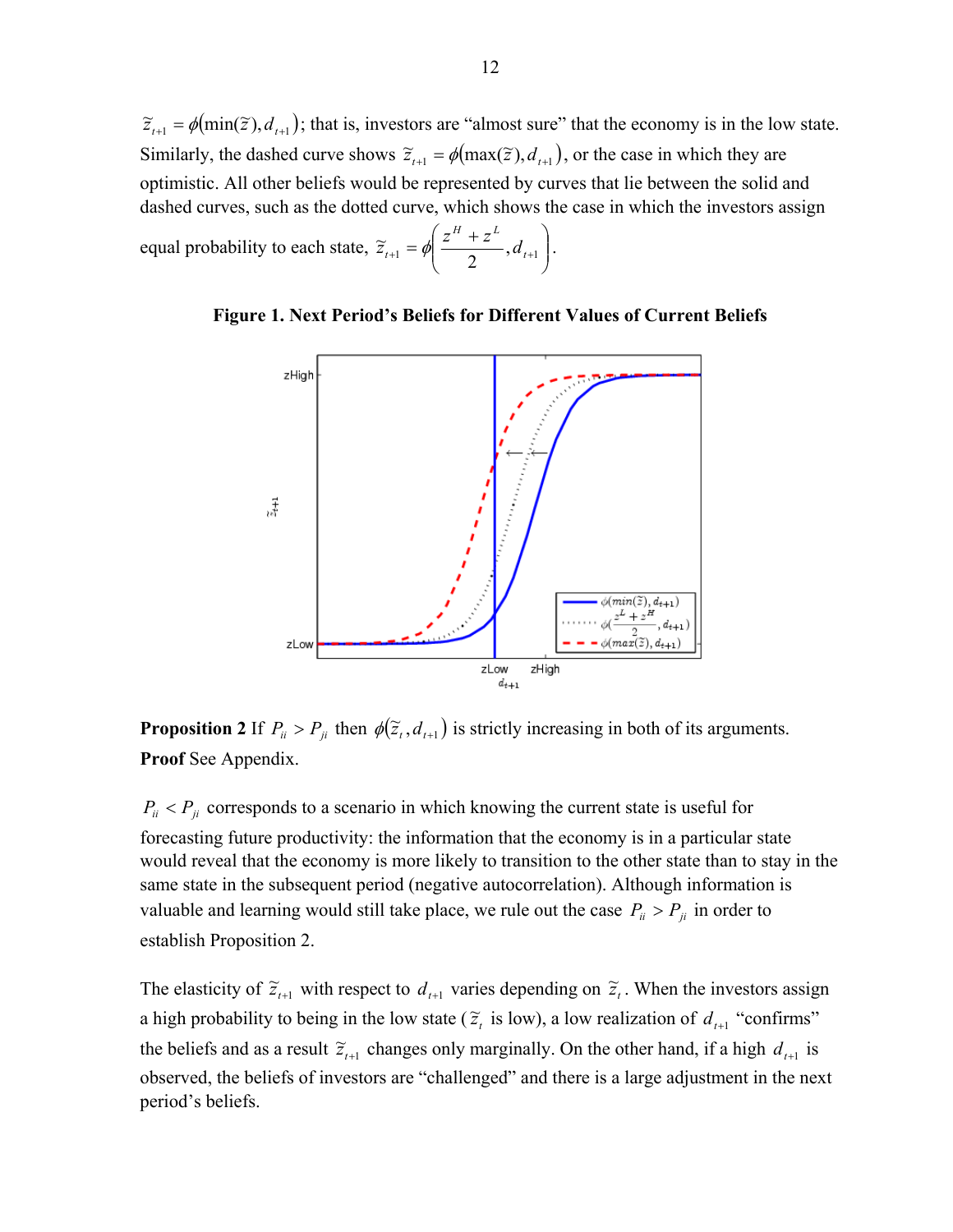In order to see this, consider the following scenario. Assume that true productivity is low and that investors' current beliefs are "almost correct". In this case,  $\tilde{z}_t = \min(\tilde{z})$ , as depicted by the solid curve in Figure 1. The vertical line in Figure 1 marks the mean of the signals conditional on the economy being in the low state. Hence, a small negative noise shock is a realization of dividends to the left of this vertical line. If investors observe a negative noisy signal at  $t+1$ , the response of beliefs to this signal is minimal (the solid curve is flat on the left side of the vertical line). On the other hand, if investors receive a *sequence of misleading positive* signals before the negative one, their optimism builds up and their beliefs can move to reach that reflected in dashed curve in Figure 1. When the economy ends up in this situation, the response to a small negative signal is large (the dashed curve is steep on the left side of the vertical line). Therefore, a stream of positive signals can move the economy to a vulnerable state in which a negative signal triggers a large downward adjustment.

Figure 2 shows the numerical derivative of  $\phi(\tilde{z}_t, d_{t+1})$  with respect to  $d_{t+1}$  around  $d_{t+1} = z^L$ as a function of  $\tilde{z}_i$ .<sup>10</sup> This derivative captures the response of the beliefs to a small, negative signal conditional on true productivity being low. Figure 2 illustrates that this derivative increases with the level of optimism attained prior to the negative signal.<sup>11</sup>

The quantitative analysis focuses on the model's competitive equilibrium defined as follows.

**Definition** A *competitive equilibrium* is given by allocations  $\alpha'(\alpha, \tilde{z}, d)$ ,  $c(\alpha, \tilde{z}, d)$ ,  $\alpha^*(\alpha, \tilde{z}, d)$  and asset prices  $q(\alpha, \tilde{z}, d)$  such that:

- i. Domestic households maximize *U* subject to their budget constraint and their information set,  $I^U$ , taking asset prices as given.
- ii. Foreign investors maximize the expected present discounted value of future profits conditional on their beliefs about the state of productivity, taking asset prices as given.
- iii. Goods and asset markets clear.

 $\overline{a}$ 

<sup>&</sup>lt;sup>10</sup> We approximate this derivative numerically with **Error! Objects cannot be created from editing field codes.** for **Error! Objects cannot be created from editing field codes.** small and positive. In the figure, we plot this expression for different values of **Error! Objects cannot be created from editing field codes.**.

 $11$  Convexity of this derivative is due to the assumption that true productivity is a discrete random variable. In the case of continuous random variables, learning takes place in a linear fashion, that is, the posteriors are a convex combination of the priors and the signal with weights that depend on the signal-to-noise ratio. In that case, this derivative would be linearly increasing in the level of optimism prior to the negative signal.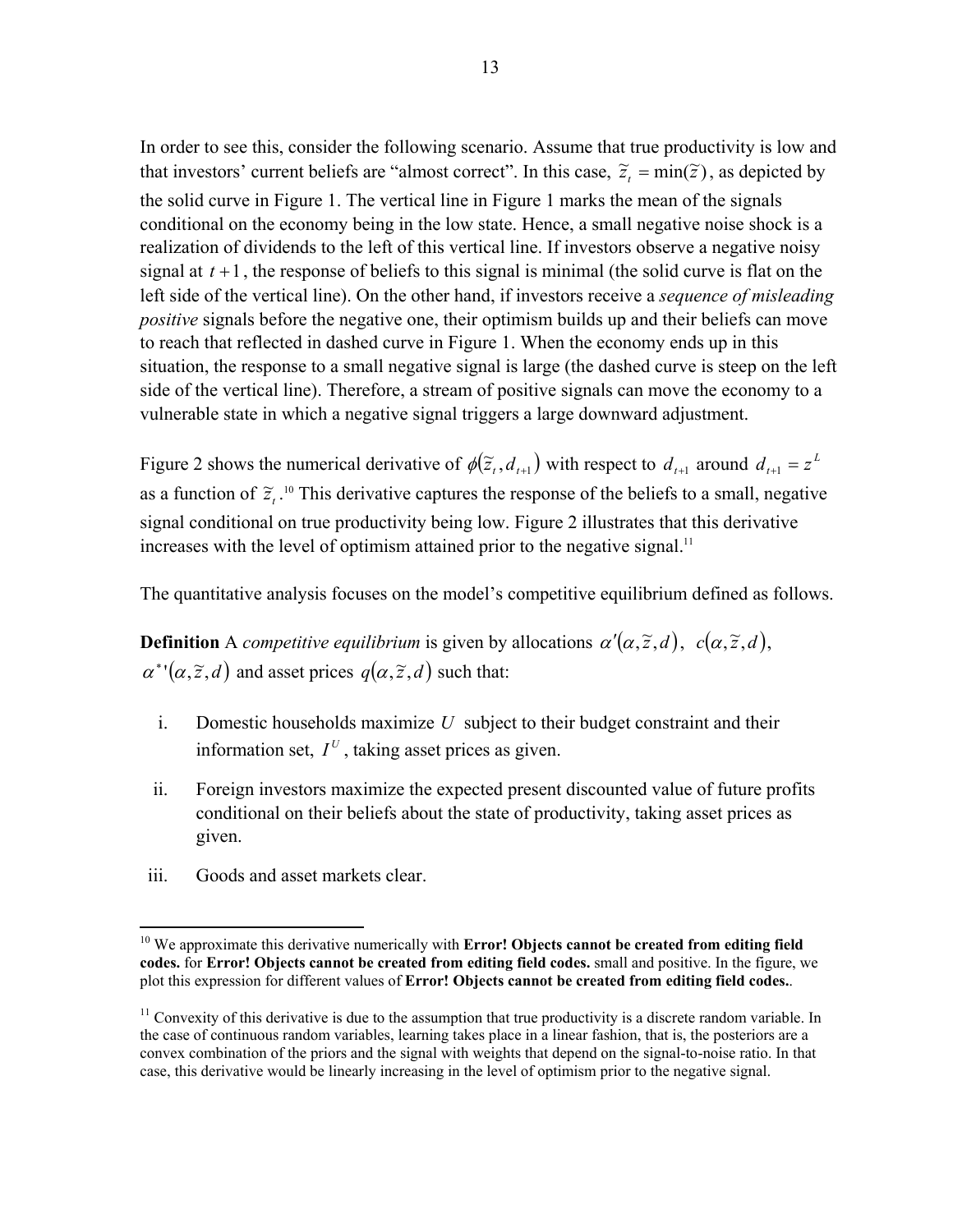

**Figure 2. Derivative of Belief Evolution Function**

## **III. QUANTITATIVE ANALYSIS**

#### **A. Computation**

Dynamic programming representation of the domestic investors' problem for  $i, j \in \{L, H\}$  and  $i \neq j$  is:

$$
V(\alpha, \tilde{z}, d) = \max_{\alpha'} \left\{ + \beta \left[ \Pr(z = z^i \mid I^U) P_{ii} + \Pr(z = z^j \mid I^U) P_{jj} \right] \int V(\alpha', \phi(\tilde{z}, d'), d') f(d' \mid z' = z^i) dd' \right\}
$$
 17)  
+  $\beta \left[ \Pr(z = z^i \mid I^U) P_{ij} + \Pr(z = z^j \mid I^U) P_{jj} \right] \int V(\alpha', \phi(\tilde{z}, d'), d') f(d' \mid z' = z^j) dd' \right]$ 

Solution algorithm includes the following steps:

- i. Discretize the state space. We use 102 equally spaced nodes for  $\alpha$  and 40 equally spaced nodes for  $\tilde{z}$  in the intervals [.83,1.00] and  $[z^L, z^H]$  respectively. To discretize the noise component of dividends we use Gaussian quadratures with 20 quadrature nodes.
- ii. Evaluate the evolution of beliefs  $\tilde{z}_{t+1} = \phi(\tilde{z}_t, d_{t+1})$  using equations (13)-(16).
- iii. For a conjectured pricing function  $q^{old}(\alpha, \tilde{z}, d)$ , solve the dynamic programming problem described in equation (17) using value function iterations in order to get  $\alpha'(\alpha, \tilde{z}, d)$  and  $c(\alpha, \tilde{z}, d)$ .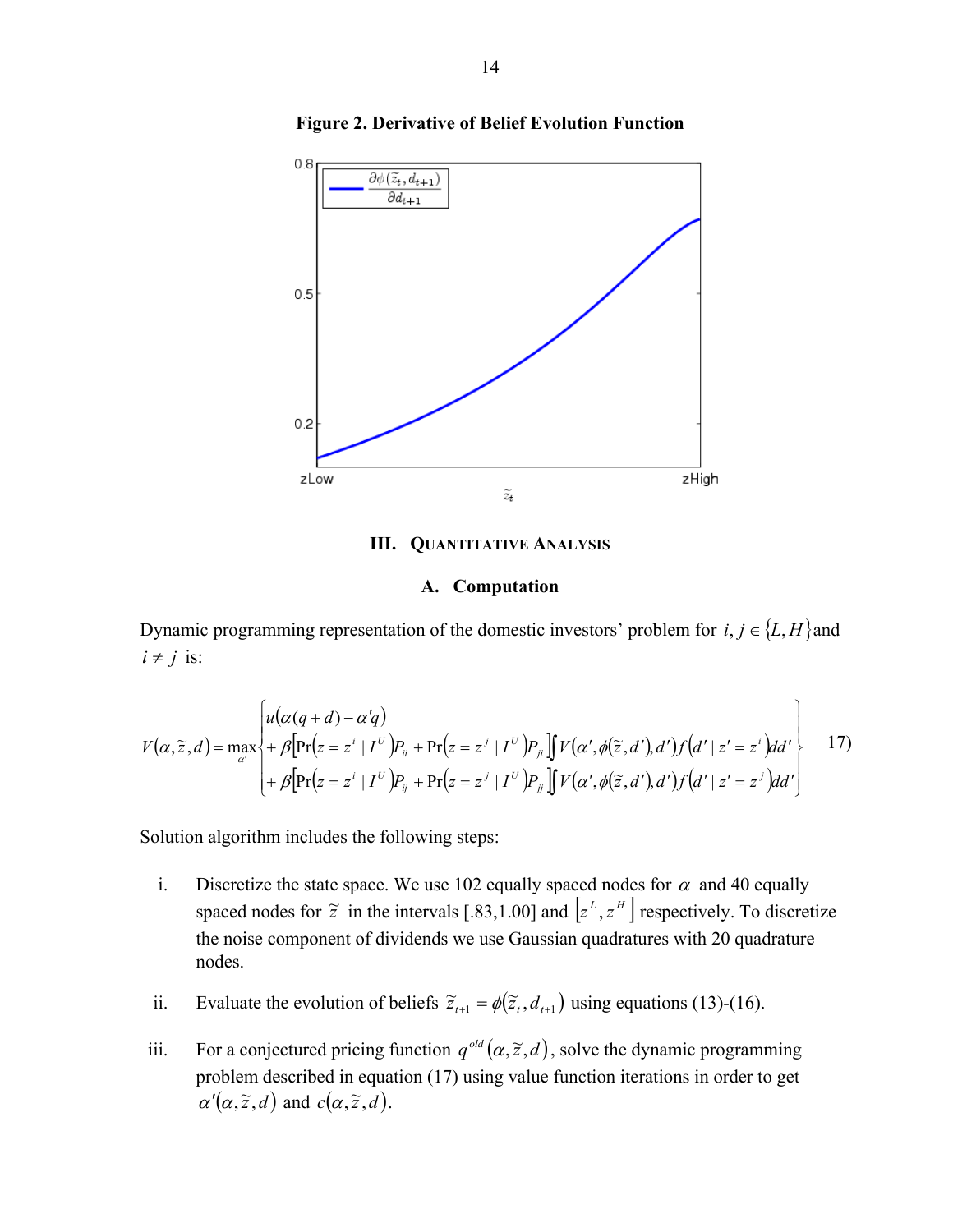- iv. Calculate the foreign investors' demand function using domestic investors' asset demand function obtained in Step 3 and the market clearing condition in the asset market,  $\alpha^* + \alpha = 1$ .
- v. Using foreign investors' demand calculated in equation (8), calculate new prices  $q^{new}(\alpha, \tilde{z}, d)$ .
- vi. Update conjectured prices with  $\zeta q^{old}(\alpha, \tilde{z}, d) + (1 \zeta)q^{new}(\alpha, \tilde{z}, d)$  where  $\zeta$  is a fixed relaxation parameter that satisfies  $\zeta \in (0,1)$  and is set close to 1 in order to dampen hog cycles.
- vii. Iterate prices until convergence according to the stopping criterion  $\max \left\{ q^{new} - q^{old} \right\} < 0.00001 \right\}$  and get equilibrium asset prices  $q(\alpha, \tilde{z}, d)$ .

To check the accuracy of the solution of the dynamic programming problem, we evaluate Euler equation residuals as described in Judd  $(1992)$ . To do so, we solve for  $\hat{c}$  in the following Euler equation:

$$
q_{t}u'(\hat{c}_{t}) = \beta E_{t}[(q_{t+1} + d_{t+1})u'(c_{t+1})].
$$
\n(18)

Intuitively, we evaluate the consumption function that exactly satisfies the Euler equation implied by the solution of the dynamic programming problem. Then, we calculate  $1 - (\hat{c}, / c, )$ , which is a unitless measure of error. We find that the average Euler equation error is  $0.0016$ .<sup>12</sup>

#### **B. Calibration**

The model is calibrated quarterly for Turkey using data for the 1987:1-2005:2 period. We set the risk free interest rate to average US Treasury Bill rate,  $R = 1.0471^{25} = 1.0115$  and  $\beta = 0.9886$ ,  $\sigma = 2$  following the business cycles literature. We set the trading costs of the foreign investors to  ${a = 0.001, \theta = 0.1}$ . With this calibration, total trading costs on average constitute 0.2589 percent of foreign investors' per period profits as specified in equation (6) and 1.8845 percent of the trade value. These costs are in line with the analysis of Domowitz, Glen and Madhavan (2001) covering the period 1996-1998 for a total of 42 countries among which 20 are emerging markets. They found that for emerging markets, trading costs are higher than the developed ones and they range between 0.58 percent (Brazil) and 1.97 percent (Korea) as percentage of trade value.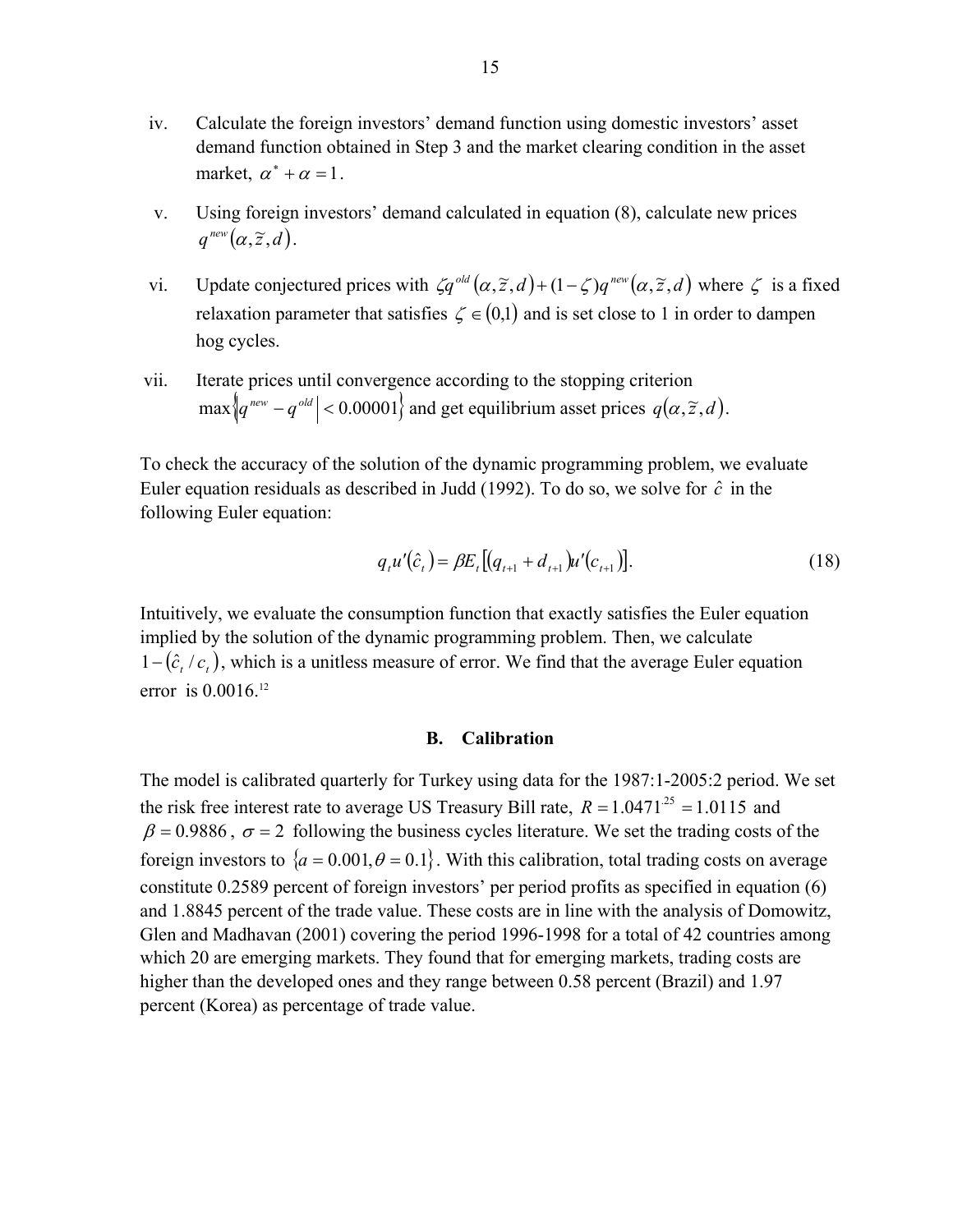We estimate the parameters  $\{\sigma_n, z^H, z^L\}$  and Markov transition probabilities  $\{P_{HH}, P_{LL}\}$ using a Maximum Likelihood Estimation procedure similar to the one described in Hamilton (1989). For this exercise, we use quarterly GDP data for Turkey from 1987:1 to 2005:2 with a total of 74 observations. The data are from Central Bank of the Republic of Turkey's web site and are in constant 1987 prices. They are logged, seasonally adjusted (using the Bureau of Economic Analysis's X12 Method) and HP filtered using a smoothing parameter of 1600.

We denote the observed GDP series as  $y_t$  for  $t \in \{1, 2, ..., T\}$  and the parameters to be estimated are  $\psi = \{z^i, z^j, \sigma_n, P_{ii}, P_{jj}\}$ . The algorithm used for the estimation is as follows:

- i. Calculate the ergodic distribution of the Markov process,  $\Pi = [\Pi_i \Pi_j]$ , using  $\Pi_i = (1 - P_{ij})/(2 - P_{ij} - P_{ii})$ .  $\Pi_j$  can be calculated using  $\Pi_i + \Pi_j = 1$ .
- ii. Calculate the conditional density:

$$
f(y_t, \psi | y^{t-1}) = \frac{1}{\sqrt{2\Pi}\sigma_{\eta}} \left( \Pr(z_t = z^i | y^{t-1}) e^{\frac{-(y_t - z^i)^2}{2\sigma_{\eta}^2}} + \Pr(z_t = z^j | y^{t-1}) e^{\frac{-(y_t - z^i)^2}{2\sigma_{\eta}^2}} \right)
$$
(19)

where  $Pr(z_t = z^i | y^{t-1})$  denotes the posterior probability assigned to being in state *i* conditional on the observed history of *y* until period  $t-1$ .

- iii. For  $t = 1$ , when no history is available, use the ergodic probabilities calculated in Step 1 instead of the conditional probabilities.
- iv. Update the prior probability  $Pr(z_t = z^i | y^{t-1})$  using Bayesian updating equations (13) and (15).
- v. Repeat Steps 2-4 for  $∀t ∈ {1, 2, ..., T}$ .
- vi. The log likelihood function is evaluated by simply adding the logged conditional density functions for all observations:

<sup>&</sup>lt;sup>12</sup> Judd (1992) calls this measure the "bounded rationality measure," and interprets an error of 0.0016 as a \$16 error made on a \$10,000 expenditure.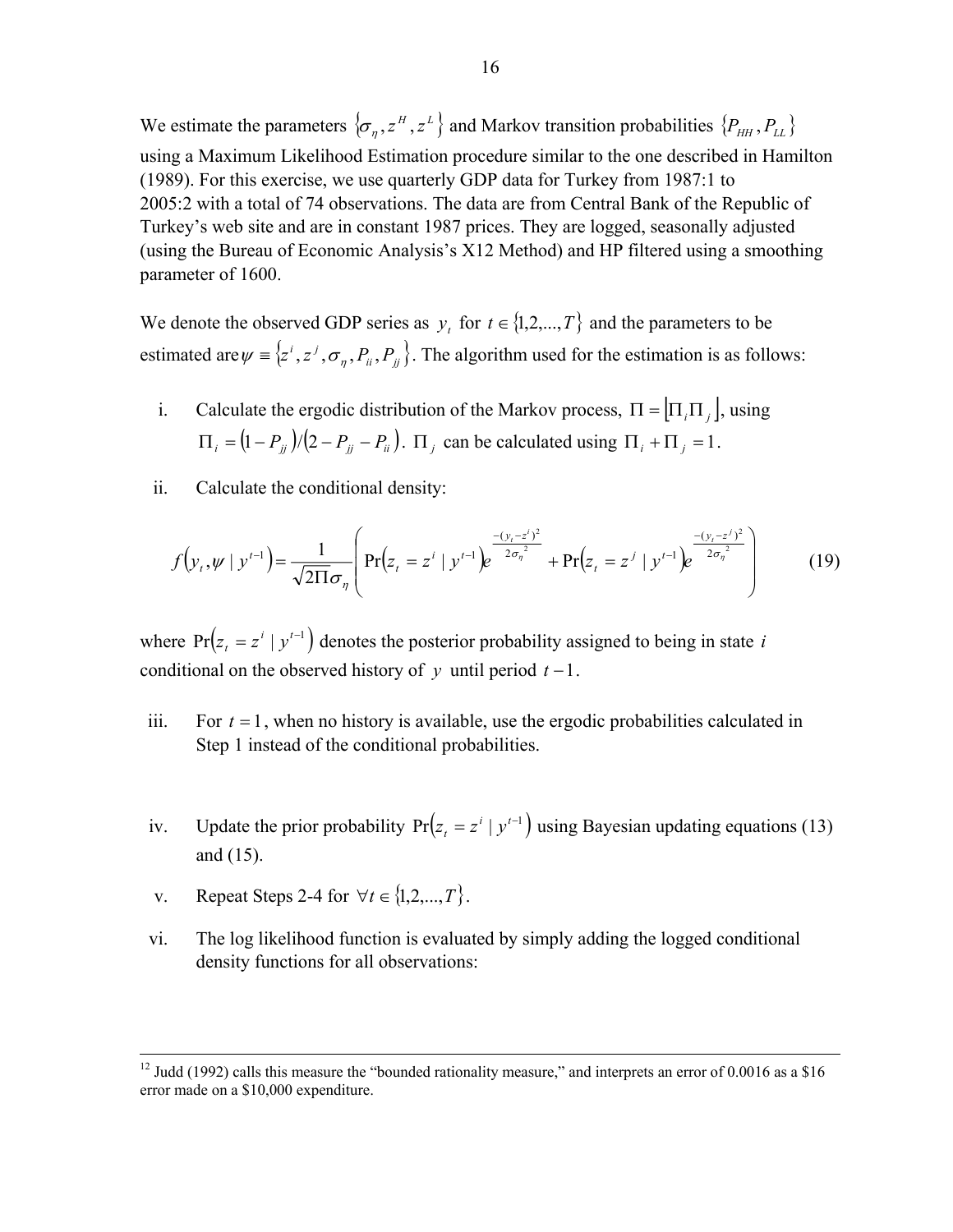$$
L(\psi) = \sum_{t=1}^{T} \ln f(y_t; \psi \mid y_{t-1}).
$$
\n(20)

vii. Maximize the log likelihood function:

$$
\max_{\psi} L(\psi; y^T) \tag{21}
$$

subject to  $P_{ii} > 0$ ,  $P_{jj} > 0$  and  $P_{ii} > P_{jj}$  (see Assumption).

## **Table 2. Model Parameters**

|                 | 0.9881           | Discount factor                    |
|-----------------|------------------|------------------------------------|
| $\overline{R}$  | 1.0121           | Risk free rate                     |
| $\sigma$        | 2                | Risk aversion coefficient          |
| $P_{HH}$        | 0.8933           | Transition probability from H to H |
| $P_{LL}$        | 0.6815           | Transition probability from L to L |
| $z^L$           | $-0.0427$        | Productivity in state L            |
| $z^H$           | $+0.0175$        | Productivity in state H            |
| $\sigma_{\eta}$ | 0.0362           | Standard deviation of noise        |
| $z^H - z^L$     | 1.6638           | Signal-to-noise ratio              |
| $\sigma_{\eta}$ |                  |                                    |
| ${a, \theta}$   | $\{0.001, 0.1\}$ | Trading costs                      |

The estimates of the productivity shock are  $\{z^H, z^L\} = \{0.0175, -0.0418\}$  which translate into  ${e^{z^{\mu}}}, e^{z^{\mu}} = {1 + 0.0177, 1 - 0.0418}.$  Transition probabilities are  $P_{HH} = 0.8933$ ,  $P_{LL} = 0.6815$ , persistent component variance is  $\sigma_z = 0.0260$ , and the noise component variance is  $\sigma_{\eta} = 0.0362$ . With these parameters, signal-to-noise ratio is  $\frac{z^H - z^L}{z} = 1.6638$  $\sigma_{_\eta}$  $\frac{z^H - z^L}{z} = 1.6638$ . Productivity shocks and the transition probability matrix approximate a Normal AR(1) process:  $z_{t+1} = (0.0004) + (0.5763) z_t + \varepsilon_{t+1}$ , where  $\sigma_{\varepsilon} = 0.0213$ . This calibration implies  $= 0.5888$ η ε  $\frac{\sigma_{\varepsilon}}{\sigma_{\varepsilon}}$  = 0.5888 which constitutes another measure of information content of the signals.<sup>13</sup>

<u>.</u>

 $13$  This, in fact, is the conventional measure of the information content of signals when learning is about continuous as opposed to discrete variables.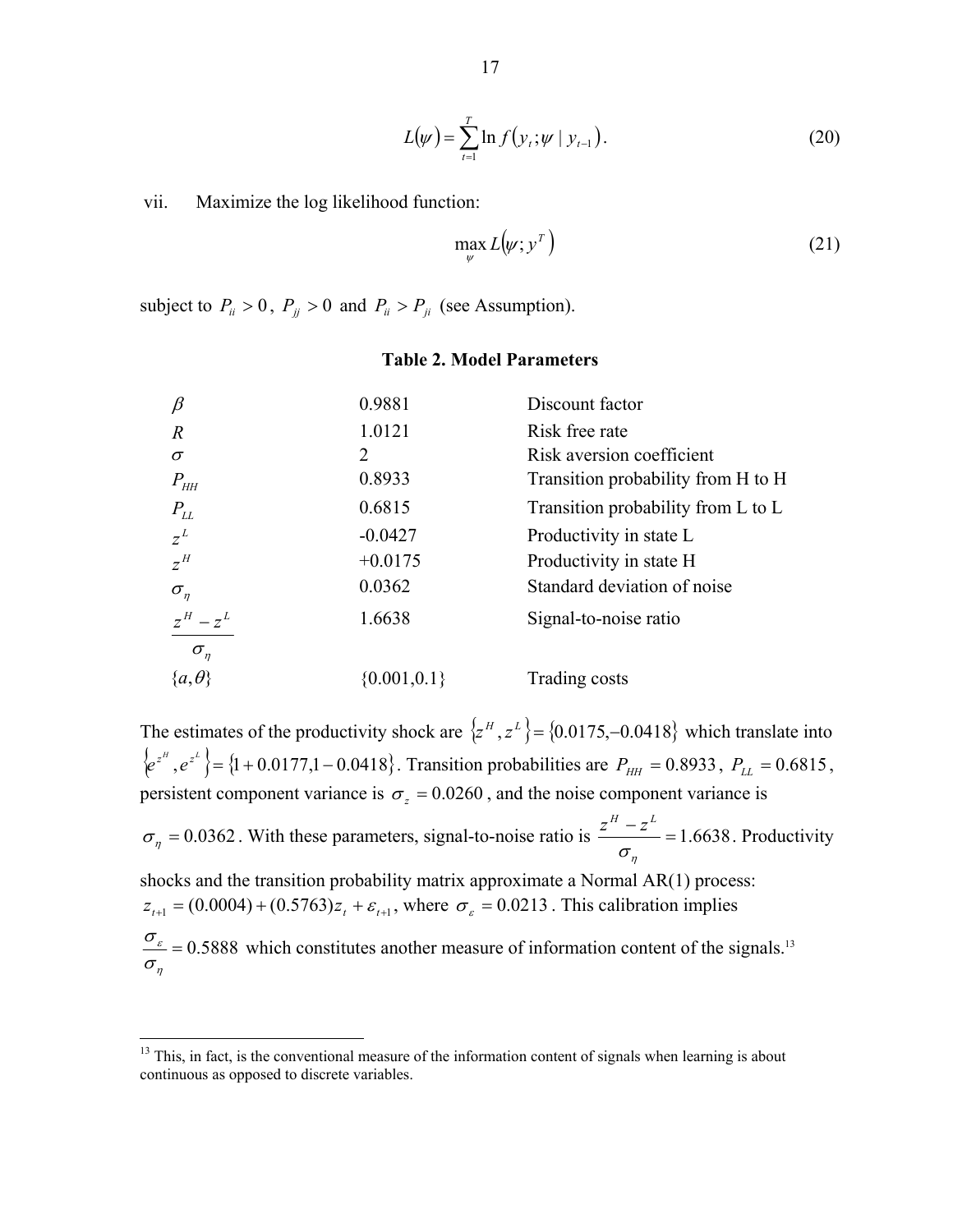## **C. Quantitative Findings**

Table 3 documents the long run moments of actual and simulated data for full and incomplete information scenarios, respectively.14 "Full information" scenario corresponds to the case in which information set of both investors is  $I_t^I = \{d_t, d_{t-1},..., z_t, z_{t-1},...\}$ <sup>15</sup>

Informational friction reduces the mean asset holdings of domestic investors. (Compare 86.1 percent with 84 percent.) This is because the informational imperfection increases the uncertainty associated with future asset returns, and, hence, risk averse domestic investors are demand less of these "riskier" assets. As a result of their greater asset holdings, domestic investors' consumption is also higher on average in the full information scenario than in the incomplete information. In the full information case, higher average consumption and lower consumption volatility lead to a higher level of welfare compared to the case in which investors have only incomplete information.

Going from full information setup to the one with incomplete information, standard deviation of consumption increases by 2 percentage points. On the other hand, standard deviation of asset prices and the current account to dividend ratio fall by 0.87 and 40 basis points, respectively. The decline in the standard deviation of asset prices is due to beliefs being a convex combination of the low and high value of true productivity. (See equation (16) and Proposition 1.)

Correlation between true productivity, *z* , and asset prices, *q* , falls from 0.9975 in the full information setup to 0.6883 in the incomplete information setup. This is due to booms-busts induced by imperfect information, which gives rise to misperceptions regarding the true state of productivity. In the full information case, all of the cycles are driven by changes in true productivity and noise shocks have negligible effects on asset prices. Although most of the booms and busts in the incomplete information scenario are also due to changes in true productivity, there is a significant number of optimism-pessimism driven cycles that is further explored below. Autocorrelation coefficient of  $\overline{z}$  is 0.5532 suggesting that transitory shocks have persistent effects on beliefs. The belief updating structure is the key element that induces this persistence: previous period's posteriors are current period's priors.

Another important observation from Table 3 is the decline in the correlation between dividends and the current account going from full information to imperfect information (0.90

1

<sup>&</sup>lt;sup>14</sup> We simulate each scenario for 10,000 periods and calculate the moments after dropping the first 1,000 observations.

<sup>&</sup>lt;sup>15</sup> One can model a full information scenario by setting **Error! Objects cannot be created from editing field codes.**. However, doing so would alter the distribution of the dividend process. As a result, it would not be possible to distinguish changes in results that are due to full information per se from those due to the change in the distribution of the dividend process.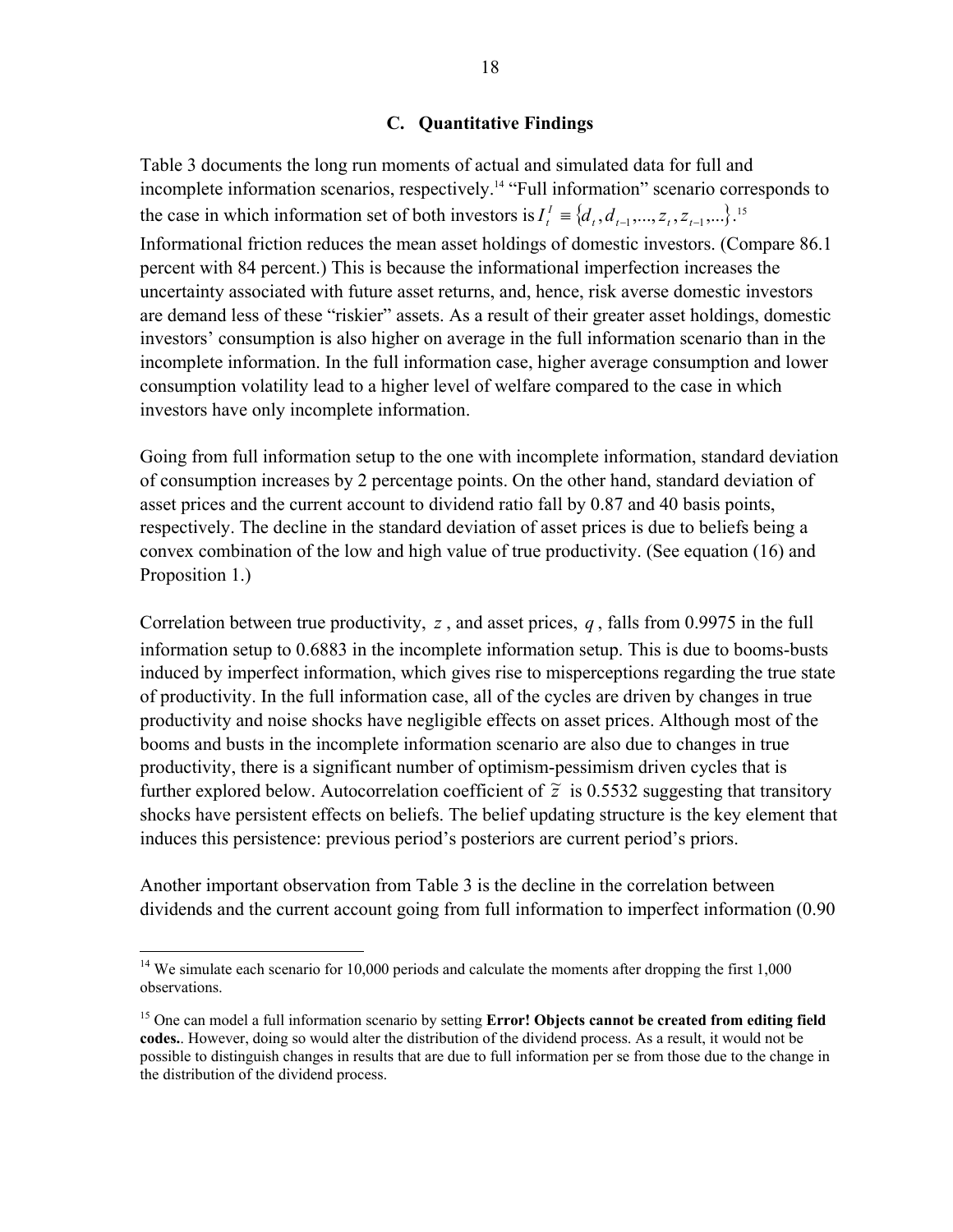vs. 0.48). In response to a positive dividend shock, domestic investors would like to increase their asset position so as to smooth consumption over time and *in addition*, their expectations for asset returns increase since they observe a positive signal. Foreign investors are modeled not to have a consumption smoothing motive therefore, for them only the second effect (positive signal) prevails. This second effect is stronger for foreigners compared to their domestic counterparts and they bid more aggressively for the asset when there is a positive signal due to their risk neutrality. Overall, we find that usually the first effect dominates the second for domestic investors, and therefore, the model produces a procyclical current account. However, as mentioned, the procyclicality is lower compared to the full information scenario where only the first effect is present.

|                                          | Data      | <b>Full Information</b> | Incomplete Info. |
|------------------------------------------|-----------|-------------------------|------------------|
| E[d]                                     |           | 1.0036                  | 1.0036           |
| E[c]                                     |           | 0.8642                  | 0.8419           |
| $E[\alpha]$                              |           | 0.8609                  | 0.8397           |
| E[q]                                     |           | 83.1358                 | 83.0617          |
| E[CA/d]                                  |           | $-0.0001$               | 0.0001           |
| $\sigma(z)$ (%)                          | 2.5884    | 2.5884                  | 2.5884           |
| $\sigma(\eta)(\%)$                       | 3.6341    | 3.6341                  | 3.6341           |
| $\sigma(d)$ (%)                          | 4.5694    | 4.5514                  | 4.5514           |
| $\sigma(c)/E[c](\%)$                     | 5.4597    | 2.2226                  | 4.2168           |
| $\sigma(q)/E[q](\%)$                     | 38.0997   | 0.0370                  | 0.0283           |
| $\sigma(CA/d)(\%)$                       | 3.1168    | 3.6134                  | 3.0060           |
| corr(d,c)                                | 0.6984    | 0.3153                  | 0.6506           |
| corr(d,q)                                | 0.0718    | 0.5611                  | 0.8327           |
| corr(d, CA)                              | $-0.4217$ | 0.9019                  | 0.4879           |
| $corr(d, \alpha')$                       |           | 0.0347                  | 0.1125           |
| $corr(\widetilde{z},\widetilde{z}_{-1})$ |           | X                       | 0.5532           |
| corr(z,q)                                |           | 0.9975                  | 0.6883           |

## **Table 3. Long-Run Business Cycle Moments**<sup>16</sup>

 $\overline{a}$ 

<sup>&</sup>lt;sup>16</sup> Simulated data is logged and HP filtered.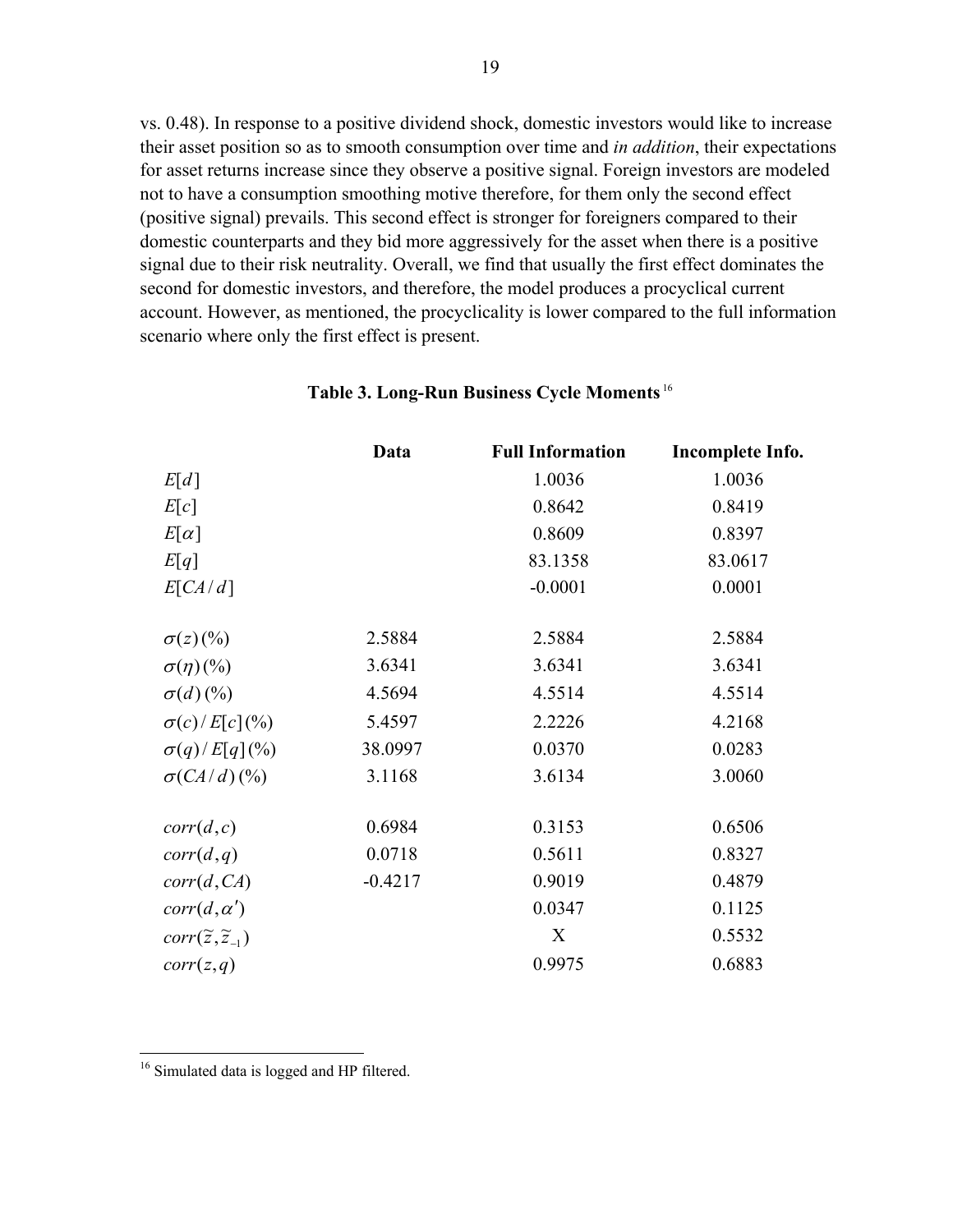In Figure 3, we plot two sets of conditional forecasting functions; first, starting from a state where investors are optimistic (first column) and second, where they are pessimistic (second column). In the optimistic scenario, we set the state variables to  $(\alpha, \tilde{z}, d) = (0.840, 0.017, 0.958)$ : that is, beliefs are  $\tilde{z} = \max(\tilde{z})$ ; dividends are set to signal that the productivity is low;  $d = e^{z^L}$  and the domestic investors' asset position is set to its long-run mean. The pessimistic scenario is set to start at  $(\alpha, \tilde{z}, d) = (0.840, -0.042, 0.958)$ . These scenarios are identical except for the initial beliefs.<sup>17</sup>

On impact in period one, the economy with optimistic investors is characterized by a current account deficit as well as a boom in consumption and asset prices. In period two, however, consumption falls sharply below its mean by 1.5 percent and the current account turns to a surplus of roughly 2.5 percent. The prices also adjust downwards but the adjustment is more gradual than those of consumption and the current account. After the second period, all variables slowly and monotonically converge to their long-run means.

Dynamics of the model economy starting with optimistic investors are similar to those of emerging market crises. As documented in Section 1, pre-crisis periods are characterized by current account deficits as well as consumption and asset price booms. Our model is able to forecast a drop in consumption and asset prices as well as reversal of the current account after this period of optimism.

The results in Table 3 suggested that the model produces a procyclical current account on average and in the imperfect information scenario this procyclicality is lower than in the full information case. Previously, we explained the model dynamics that lead to this result. The forecasting functions plotted in Figure 3 support the previous explanation and the results of Table 3. Particulary, the economy with optimistic investors has a current account deficit because, ceteris paribus, the higher the beliefs, the lower the current account.

 $\overline{a}$ 

 $17$  Consumption and asset prices are plotted as percentage deviations from long-run means whereas the current account is the ratio of the current account to dividends in percentage terms.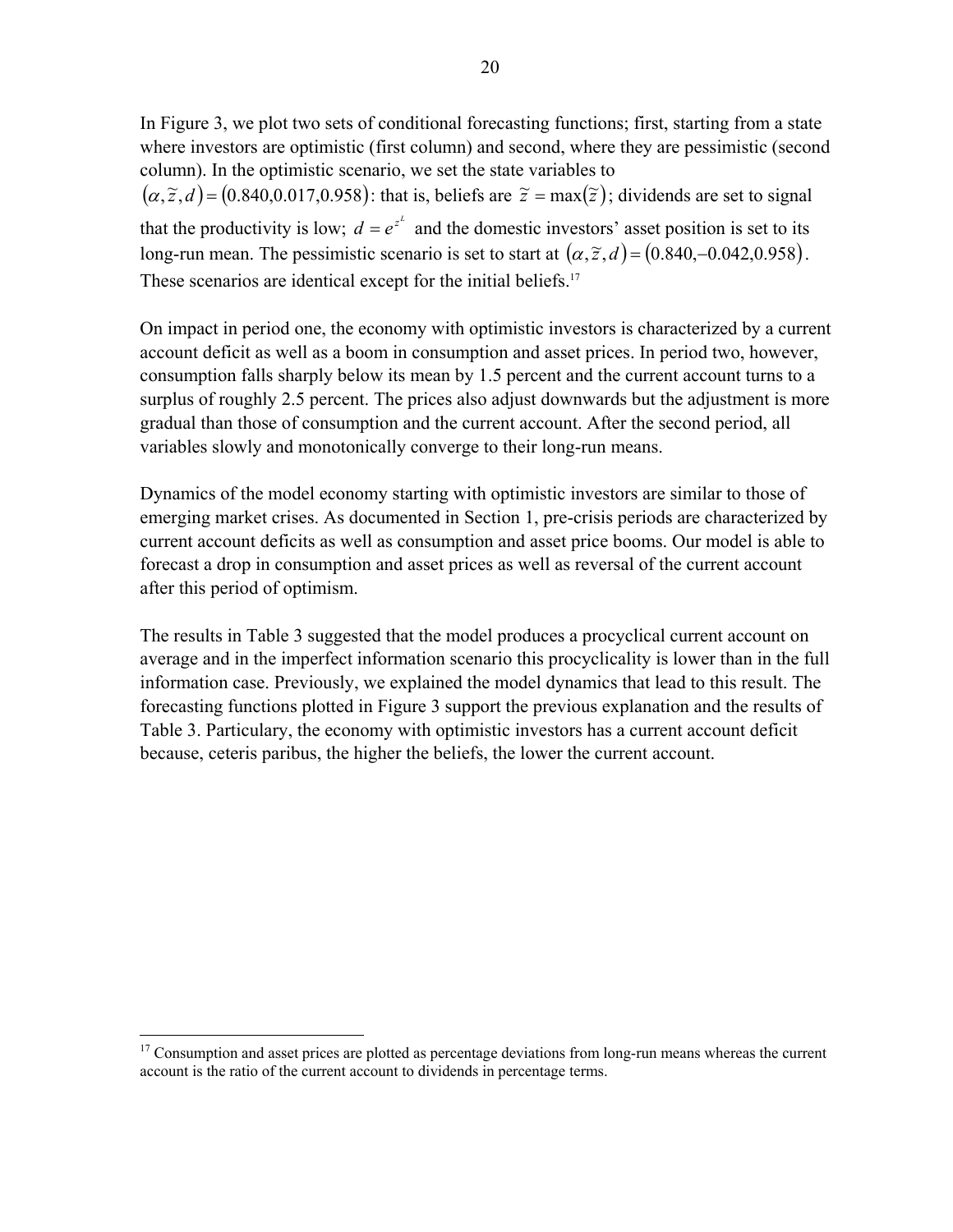

**Figure 3. Forecasting Functions Conditional on Optimism (first column) and Pessimism (second column)**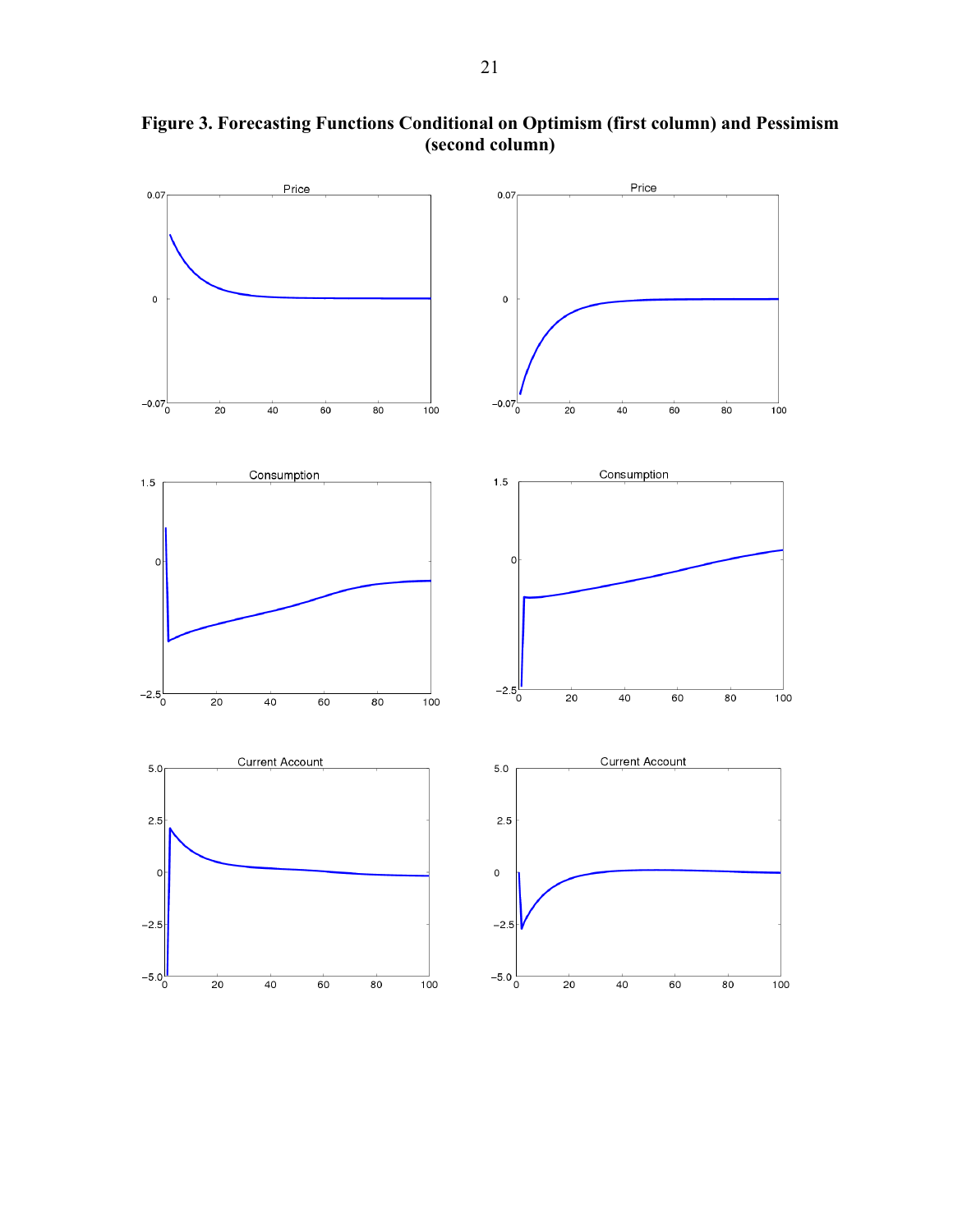Given the inherent noisiness of signals obtained by calibrating the model to a typical emerging economy, Table 4 reveals how often investors turn optimistic-pessimistic due to misleading signals, how long these periods last, and more importantly, whether and how much optimism (pessimism) periods are associated with booms (busts) in asset prices and consumption and current account deficits (surpluses). In order to conduct the analysis, we use simulated data to identify periods in which investors assign a probability greater than 0.5 to productivity being high (low) even though the true productivity is low (high) and call them optimism (pessimism) periods.18 In the first row of Table 4, we report the ratio of the number of optimism (pessimism) periods to the total number of observations.

## **Table 4. Analysis of Optimism (Pessimism) Driven Booms (Busts)**<sup>19</sup>

|                                                               | <b>Booms</b> | <b>Busts</b> |
|---------------------------------------------------------------|--------------|--------------|
| $Probability(\%)$                                             |              |              |
| $Pr[Pr(z_i = z^i   I_t^U, z_i = z^j) > 0.5]$                  | 8.7900       | 4.4100       |
| Probability of model producing cycles of the size in the data |              |              |
| In percentage deviations:                                     |              |              |
| q                                                             | 0            | $\theta$     |
| $\mathcal{C}$                                                 | 2.1837       | 2.5004       |
| CA                                                            | 0.2000       | $\theta$     |
| In standard deviations:                                       |              |              |
| q                                                             | 2.8838       | $\theta$     |
| $\mathcal{C}$                                                 | 2.3337       | 2.6004       |
| Duration (quarters)                                           |              |              |
| Average duration                                              | 2.7540       | 1.4149       |
| Magnitude                                                     |              |              |
| In percentage deviations:                                     |              |              |
| q                                                             | 0.0334       | $-0.0528$    |
| $\mathcal{C}_{\mathcal{C}}$                                   | 2.0284       | $-5.3483$    |
| CA                                                            | 1.04         | $-0.64$      |
| In standard deviations:                                       |              |              |
| q                                                             | 1.2097       | $-1.9087$    |
| $\mathcal{C}$                                                 | 0.4865       | $-1.2827$    |

1

 $18$  Note that by doing so, we are picking up only those periods in which optimism and pessimism are due to misperceptions of investors.

<sup>&</sup>lt;sup>19</sup> Percentages except for the probabilities and interest rates are with respect to average output.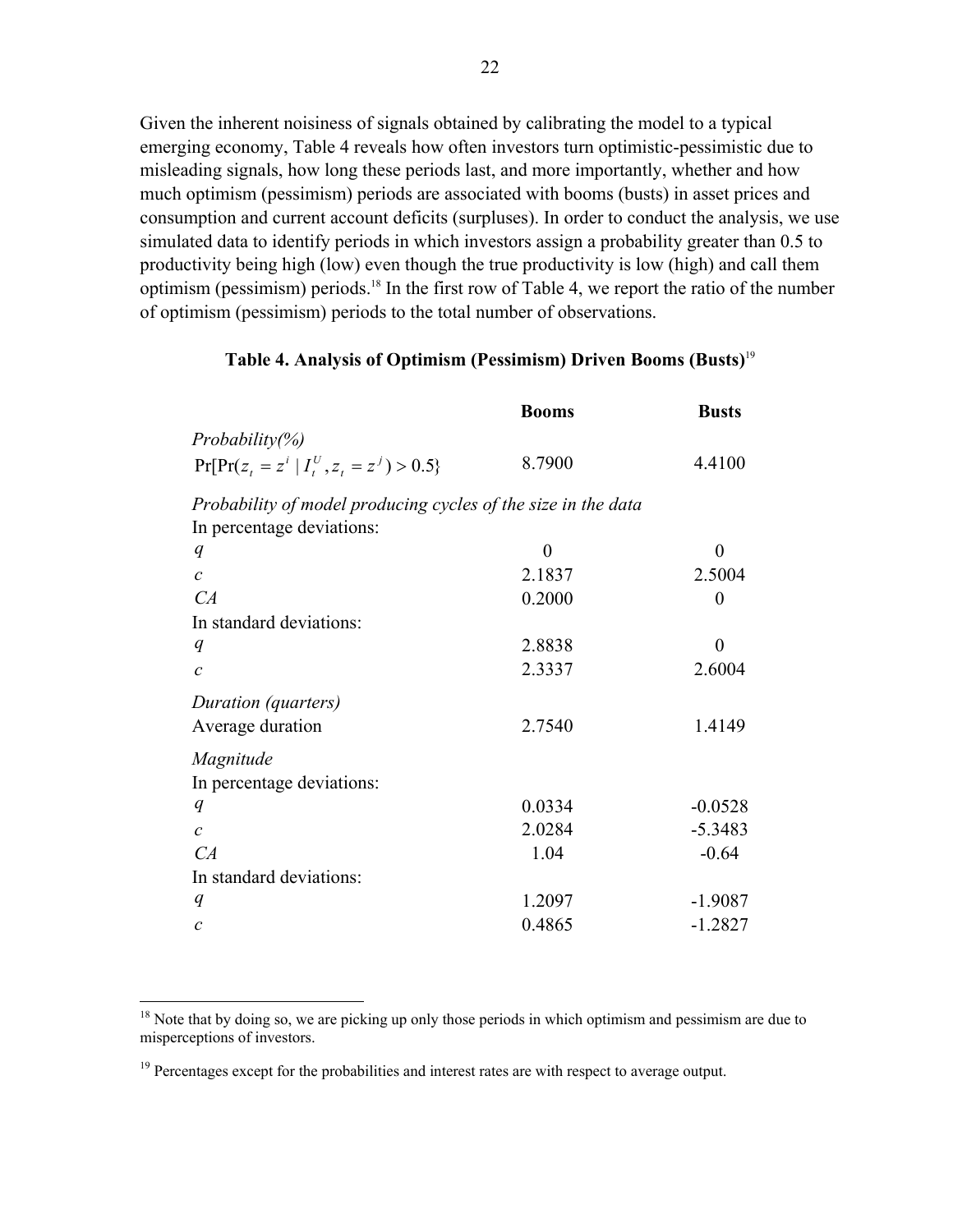Unconditionally, the model produces optimism driven booms with a 8.79 percent probability, whereas it produces pessimism driven busts with a 4.41 percent probability. The former is more likely to happen because investors interpret positive signals to be more "credible" than negative signals due to the asymmetry of the Markov transition probability matrix. The optimism in response to a misleading positive signal is greater than the pessimism caused by a misleading negative signal with the same magnitude.

In addition, we report the probabilities that the model generates booms/busts of the size observed in the data. The size of booms are those reported in Table 1, that is the boom in Turkey in 2000. As for the bust, we take the average consumption, price drops and current account reversal in 2001 Q2-Q4 following the crisis in the first quarter of the year. These are -4.97, -13.21, 4.09 percent for consumption, prices and the current account respectively. In terms of matching the consumption figures, the model performs well by generating booms (busts) with probability 2.18 (2.50) percent. The model fails to match the fluctuations in the asset prices as the volatility of the asset price in the model is significantly lower than that in the data.

We calculate the average duration by calculating the average length of the distinct optimismpessimism periods. On average, the model predicts an average duration of 2.75 (1.41) quarters for the optimism (pessimism) driven booms (busts). These cycles are relatively short lived because these cycles hinge on the realization of a sequence of positive or negative signals.

In the same table, we also report the size of these booms-busts as percentage deviations from the value that corresponding variables would have taken if investors had correctly estimated the true productivity instead of being optimistic or pessimistic. The magnitude for the asset price boom is small when we look at it as pecentage deviation because asset prices have low volatility. However, this magnitude is closer to the data in terms of standard deviations. The boom periods are characterized by asset prices and consumption that are on average 1.20 and 0.48 standard deviations above what they would have been if the investors were not optimistic. The over-pricing as well as over-consumption are evident in this table. Especially, the over-pricing of the emerging market asset is significant: during the booms on average we observe prices that are more than two standard deviations higher than what they would have been if investors were not optimistic. Similarly, we see under-pricing and under-consumption during the busts, with magnitudes that are larger than those observed during booms due to the asymmetry of the Markov process.

## **D. From Miracles to Crises**

In Figure 4, we plot the response of asset prices to a sequence of positive signals, particularly to one, two, and three consecutive one standard deviation positive transitory shocks, respectively. Given the normal distribution of  $\eta$ , these scenarios occur with 16, 2.5 and 0.4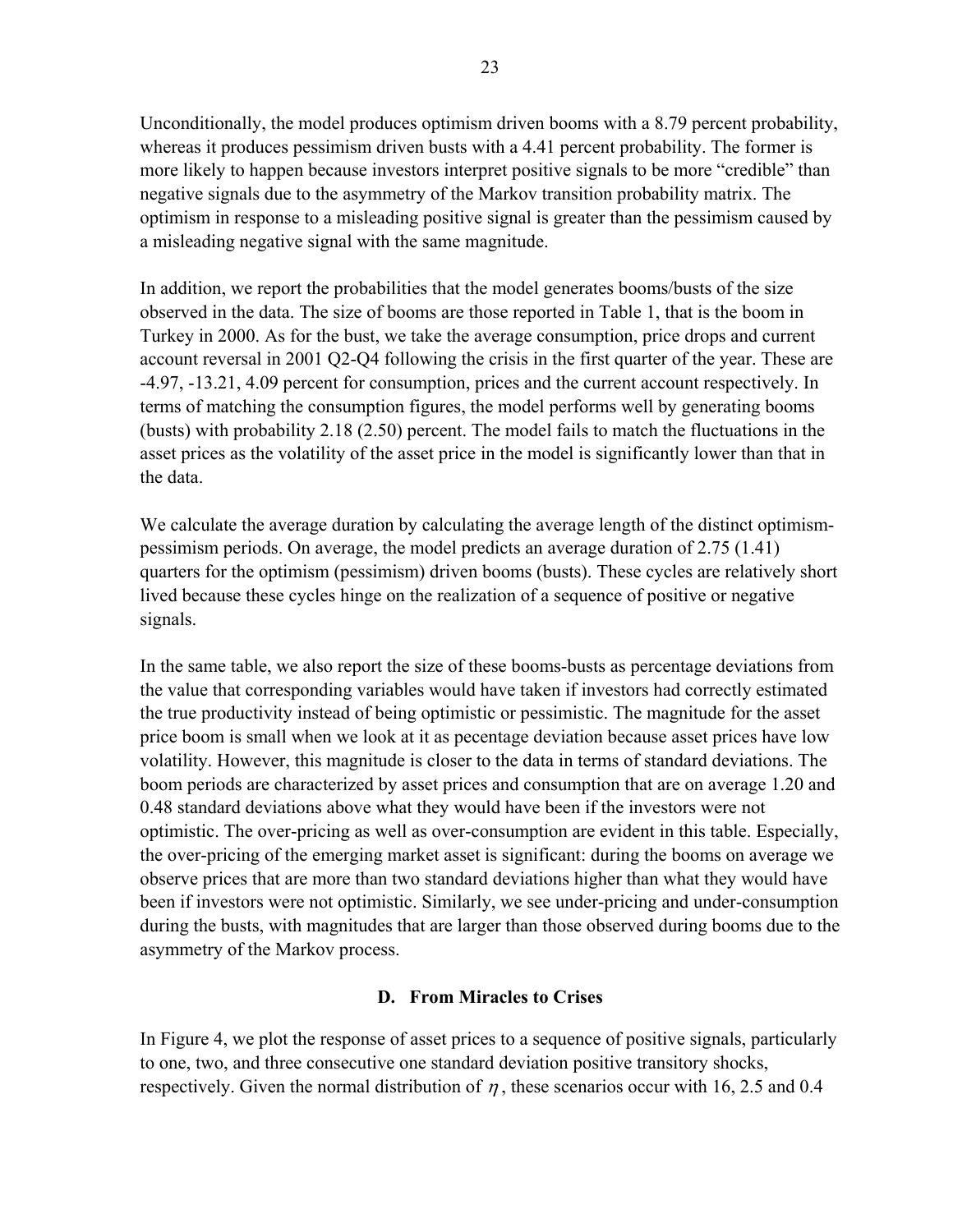percent probability, respectively. In each of these scenarios, we set the true state to low  $z = z<sup>L</sup>$  and with the one standard deviation transitory shocks, the signals can be written as  $d = e^{z^L + \sigma_{\eta}}$ . After the positive signals, a truth revealing signal  $d = e^{z^L}$  arrives. Figure 4 plots the response of asset prices as percentage deviations from its long run mean conditional on  $z = z^L$ .





In line with the analysis of Section 2, Figure 4 establishes the relation between the size of the booms and the magnitude of the downward adjustment due to the truth revealing signal that arrives after the peak of the boom. Although the signal that is observed after the positive signals is exactly the same in all of these scenarios, asset prices respond differently because beliefs respond more to challenging signals compared to the confirming ones.

## **E. Turkey vs. U.S.**

In order to establish the difference of a developed economy from a typical emerging market economy, we estimate the model's parameters governing the informativeness of the signals using GDP data for the U.S. for the same time period using the same estimation procedure.<sup>20</sup>

 $\overline{a}$ 

 $20$  U.S. data are from OECD's web site, and are in constant prices, seasonally adjusted and HP filtered with a smoothing parameter 1600.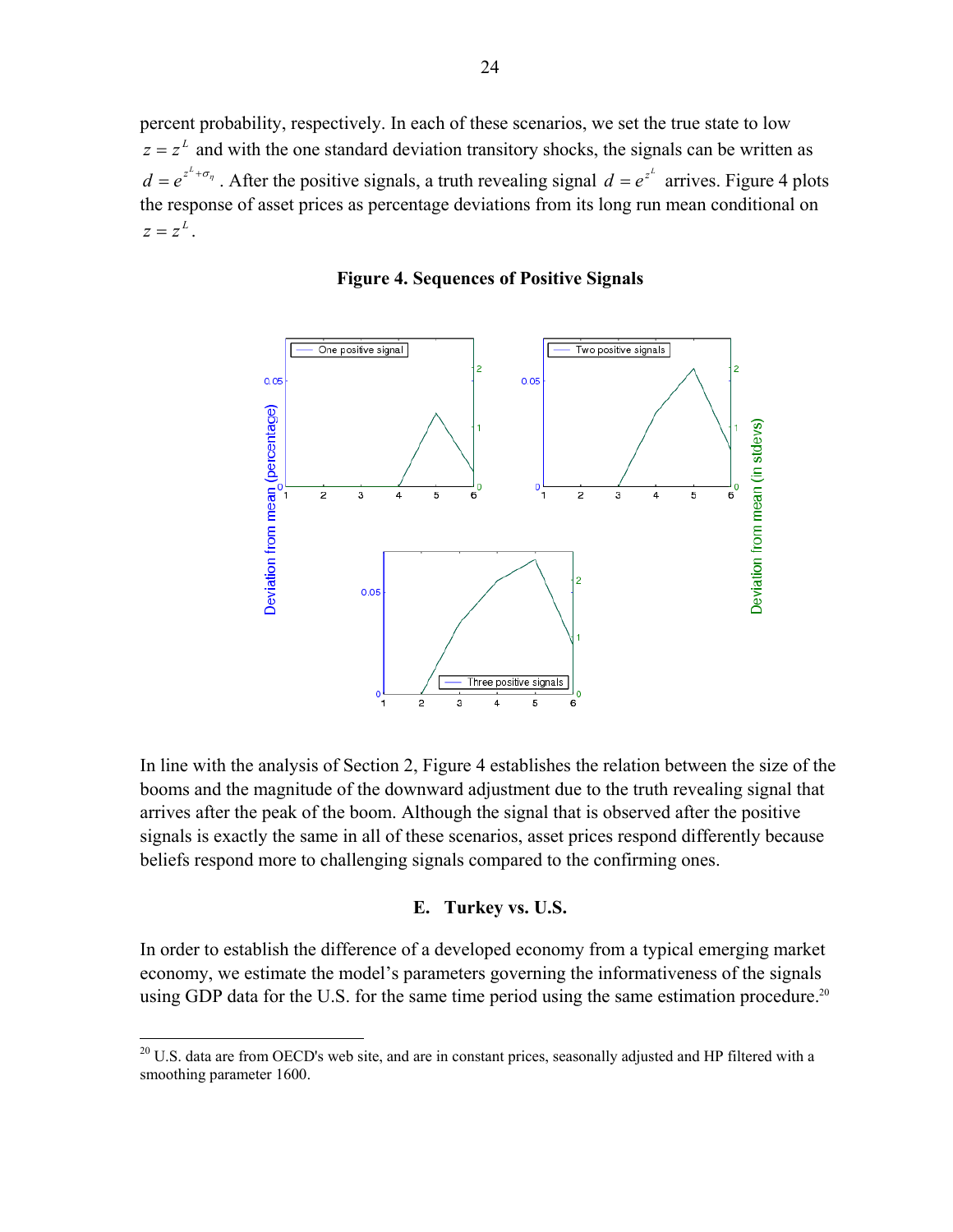Not surprisingly, the total variance of U.S. GDP is significantly lower than that of Turkey  $(1.0121 \text{ vs. } 4.5694)^{21}$  Table 5 reports the results of the estimation for the U.S. and also reproduces those for Turkey. Comparing  $\sigma_z$  and  $\sigma_n$  for these two countries reveals that the variance for the persistent component as well as the noise is lower for the U.S. In the model at hand, informativeness of signals is determined by the signal-to-noise ratio which is estimated to be  $\frac{z^H - z^L}{z} = 2.7053$  $\sigma_{_\eta}$  $\frac{z^H - z^L}{z^H - z^L} = 2.7053$  for the US (vs. 1.6638 for Turkey) suggesting a more

trivial learning for the case of the U.S.

 $\overline{a}$ 

|                 | <b>Turkey</b> | U.S.      |                                      |
|-----------------|---------------|-----------|--------------------------------------|
| $P_{HH}$        | 0.8933        | 0.9117    | Transition probability from H to H   |
| $P_{LL}$        | 0.6815        | 0.9317    | Transition probability from L to L   |
| $z^L$           | $-0.0427$     | $-0.0054$ | Productivity in state L              |
| $z^H$           | $+0.0175$     | 0.0108    | Productivity in state H              |
| $\sigma_{\eta}$ | 0.0362        | 0.0060    | Standard deviation of noise          |
| $z^H - z^L$     | 1.6638        | 2.7053    | Signal-to-noise ratio                |
| $\sigma_{\eta}$ |               |           |                                      |
| $\sigma(z)$     | 2.5884        | 0.8109    | Variance of the persistent component |
| $\sigma(\eta)$  | 3.6341        | 0.6124    | Variance of the transitory component |
| $\sigma(d)$     | 4.5694        | 1.0121    | Total variance                       |

## **Table 5. U.S. vs. Turkey, Parameters**

To see the differences of these two economies visually, we plot time series simulations of the persistent and transitory shocks for the U.S. and Turkey in Figure 5. In addition to the observations made before, one can also see in this figure that for the case of Turkey, switches between the low and high states of the persistent component are more frequent. This is also consistent with the common argument that emerging market economies experience more frequent and dramatic changes in their fiscal and monetary policies potentially due to higher political instability. Motivated by this striking difference in the signal-to-noise ratios of these economies, we solve our model with the U.S. calibration.

 $21$  This volatility for the U.S. GDP is somewhat lower than those calculated by other studies in the literature because we only consider the 1987:1-2005:2 period that is characterized by a lower volatility compared to the period before 1980's, the so-called Great Moderation. We restrict our analysis to this time frame since quarterly Turkish data is available starting in 1987.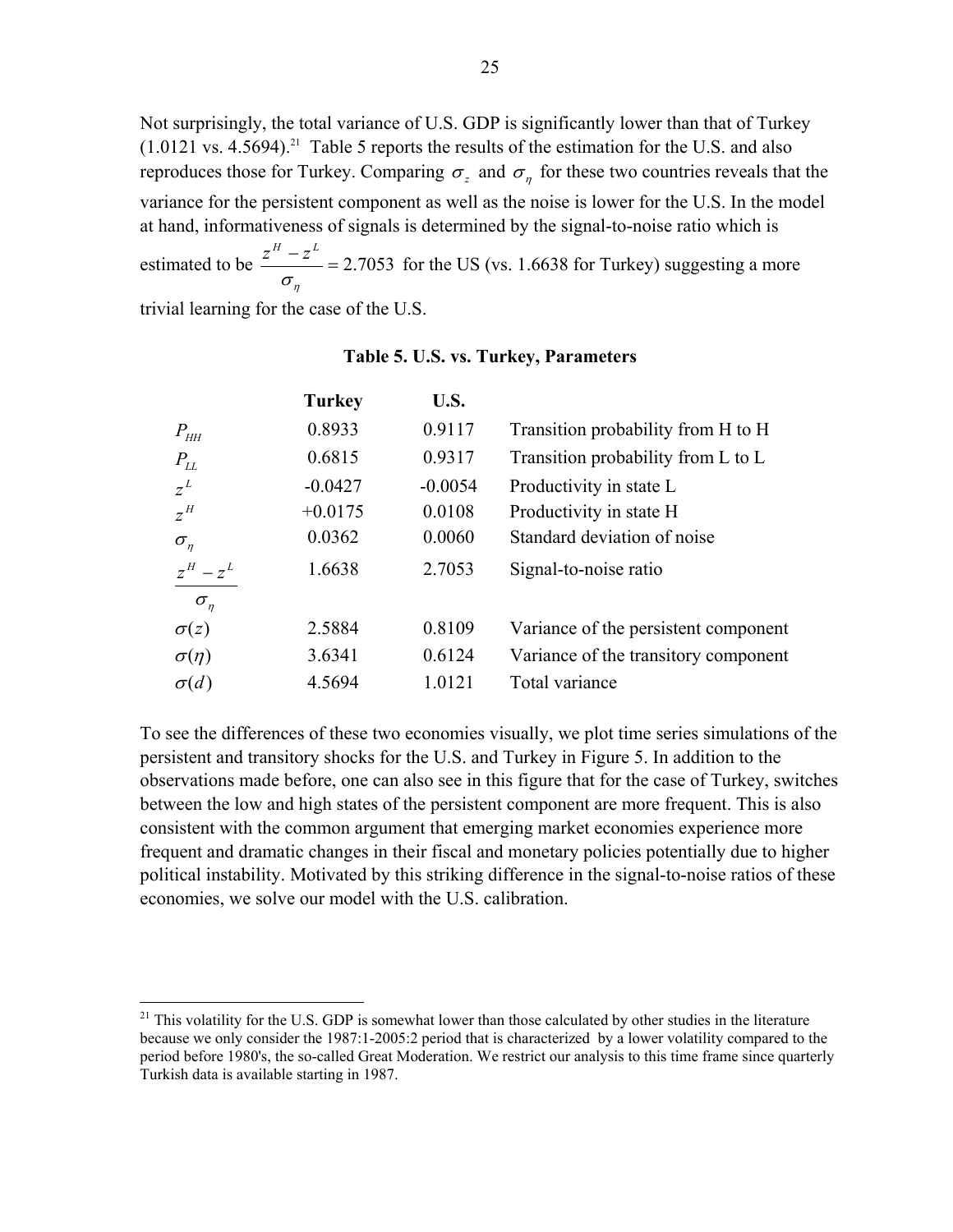

**Figure 5. Time Series Simulations for U.S. and Turkey** 

Table 6 documents the magnitude, frequency and the duration of booms and busts due to misperceptions of investors for the cases of U.S. and Turkey. All of the calculations are conducted the same way as those of Table 4. The first two rows of the table reveal that the probabilities of both booms and busts are lower for the case of U.S. compared to Turkey. This is mainly driven by the higher signal-to-noise ratio estimated for the U.S. leading to more informative signals and making it less likely for the investors to be misled. Another observation is the reversed asymmetry, for Turkey optimism driven booms occur with a higher probability than busts whereas pessimism driven busts are more likely for the U.S. A careful observation of Table 5 reveals that the low state is slightly more persistent than the high state (comparing  $P_{LL}$  with  $P_{HH}$ ) for the U.S. which is in contrast with the case of Turkey. This difference in the Markov transition matrices estimated for these countries accounts for the reversed asymmetry.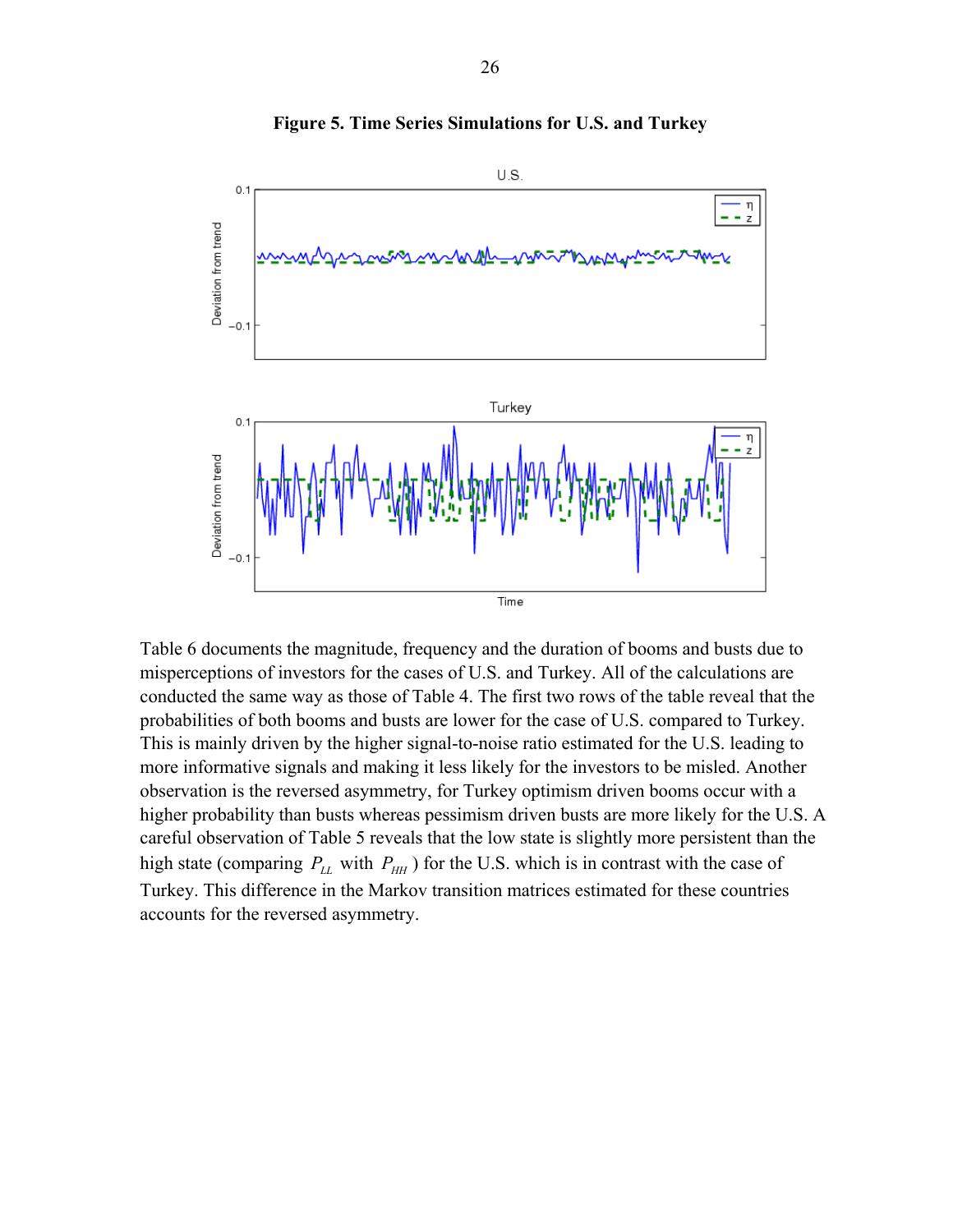## **Table 6. U.S. vs. Turkey, Booms and Busts**

|                                              | <b>Turkey</b>  | U.S.             |
|----------------------------------------------|----------------|------------------|
| $Probability(\%)$                            | Booms/Busts    | Booms/Busts      |
| $Pr[Pr(z_t = z^i   I_t^U, z_t = z^j) > 0.5]$ | 8.7900/4.4100  | 2.1500/2.2500    |
| Duration (quarters)                          |                |                  |
| Average duration                             | 2.7540/1.4149  | 1.2632/1.3857    |
| Magnitude                                    |                |                  |
| In percentage deviations:                    |                |                  |
| q                                            | 0.0334/-0.0528 | $0.0721/-0.0730$ |
| $\mathcal{C}$                                | 2.0284/-5.3483 | 1.0991/-1.0519   |
| CA                                           | $1.04/-0.64$   | 0.4759/-0.3298   |
| In standard deviations:                      |                |                  |
| q                                            | 1.2097/-1.9087 | 1.5854/-1.6053   |
| $\mathcal{C}$                                | 0.4865/-1.2827 | 1.0890/-1.0422   |

In terms of the durations, cycles generated by Turkey calibration are on average longer than those generated by the U.S. calibration. Noisier signals for the case of Turkey make it more likely for the investors to receive consecutive misleading signals and extend the time it takes for them to correct their beliefs leading to longer misperceptions driven booms and busts.

The size of consumption booms/busts are significantly larger for Turkey than the U.S. but this result does not hold for asset prices. The higher signal-to-noise ratio for the U.S. leads to a higher asset price volatility increasing the size asset price booms/busts in units of percentage deviations from mean.22

## **F. Sensitivity Analysis**

We document the long run business cycle moments of the model with different calibrations for the noisiness of signals,  $\sigma_n$ , and trading costs, *a* and  $\theta$ . The third column of Table 7 shows the results with  $\sigma_n = 0.0265$  and we compare these results with those of the baseline model with  $\sigma_n = 0.0362$  reproduced in the second column.<sup>23</sup> With lower  $\sigma_n$ , the standard deviation of dividends and consumption fall by 85 and 20 basis points, respectively. Average consumption among domestic investors increases due to the lower volatility of dividends and the associated decrease in uncertainty regarding future asset returns.

 $\overline{a}$ 

<sup>23</sup> With  $\sigma_{\eta} = 0.0265$  the signal-to-noise ratio increases to 2.26 from 1.66 in the baseline scenario.

 $22$  Remember that the full information model produces more volatile asset prices than the incomplete information as documented in Table 3.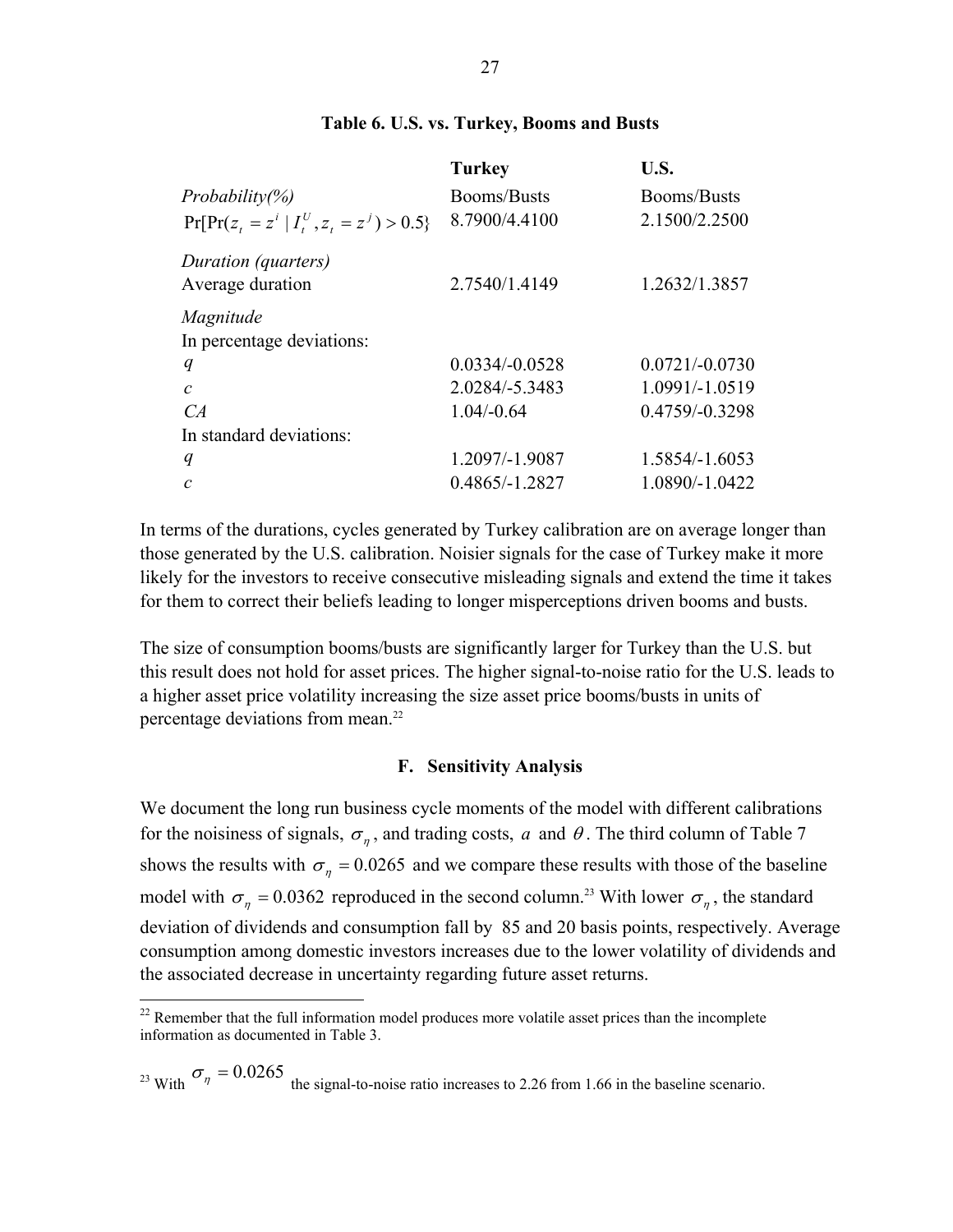## **Table 7. Sensitivity Analysis**

| Incomplete Info.                         | <b>Baseline</b> | $\sigma_n = 0.0265$ | $a = 0.002$ | $\theta = 0$ |
|------------------------------------------|-----------------|---------------------|-------------|--------------|
| E[d]                                     | 1.0036          | 1.0036              | 1.0036      | 1.0036       |
| E[c]                                     | 0.8419          | 0.8472              | 0.8663      | 0.8417       |
| $E[\alpha]$                              | 0.8397          | 0.8448              | 0.8637      | 0.8398       |
| E[q]                                     | 83.0617         | 83.0937             | 82.9521     | 83.0636      |
| E[CA/d]                                  | 0.0001          | 0.0001              | $-0.0001$   | $-0.0001$    |
| $\sigma(z)$ (%)                          | 2.5884          | 2.5884              | 2.5884      | 2.5884       |
| $\sigma(\eta)(\%)$                       | 3.6341          | 2.6512              | 3.6341      | 3.6341       |
| $\sigma(d)$ (%)                          | 4.5514          | 3.6997              | 4.5514      | 4.5514       |
| $\sigma(c)/E[c](\%)$                     | 4.2168          | 4.0287              | 4.4765      | 4.2153       |
| $\sigma(q)/E[q](\%)$                     | 0.0283          | 0.0291              | 0.0288      | 0.0285       |
| $\sigma(CA/d)(\%)$                       | 3.0060          | 3.7166              | 4.5698      | 3.8472       |
| corr(d,c)                                | 0.6506          | 0.4318              | 0.2163      | 0.4519       |
| corr(d,q)                                | 0.8327          | 0.8505              | 0.8038      | 0.8313       |
| corr(d, CA)                              | 0.4879          | 0.6032              | 0.6591      | 0.5751       |
| $corr(d, \alpha')$                       | 0.1125          | 0.1403              | 0.0216      | 0.2064       |
| $corr(\widetilde{z},\widetilde{z}_{-1})$ | 0.5532          | 0.5407              | 0.5532      | 0.5532       |
| corr(z,q)                                | 0.6883          | 0.7282              | 0.6694      | 0.6761       |

Lower  $\sigma_n$  implies that the signals are more informative and credible. Therefore, learning is faster compared to the baseline scenario. This leads to less persistence in beliefs. The autocorrelation of beliefs drops down to 0.54 from 0.55 in the baseline model. In addition, the probability of optimism-pessimism driven cycles falls leading to a stronger correlation between asset prices and true productivity.

The fourth column of the same table presents the results for the scenario with higher per trade costs,  $a = 0.002$ . The standard deviation of prices, consumption, and the current account increase by 0.05, 26, and 156 basis points, respectively. Due to higher per trade costs on the foreign investors' side, domestic investors hold more of the asset in equilibrium, leading to higher mean consumption but more volatile consumption.

Analysis of the scenario with no recurrent costs,  $\theta = 0$ , is reported in the fifth column. The results remain largely unchanged except for slight drops in the current account volatility and the correlation of the current account with dividends.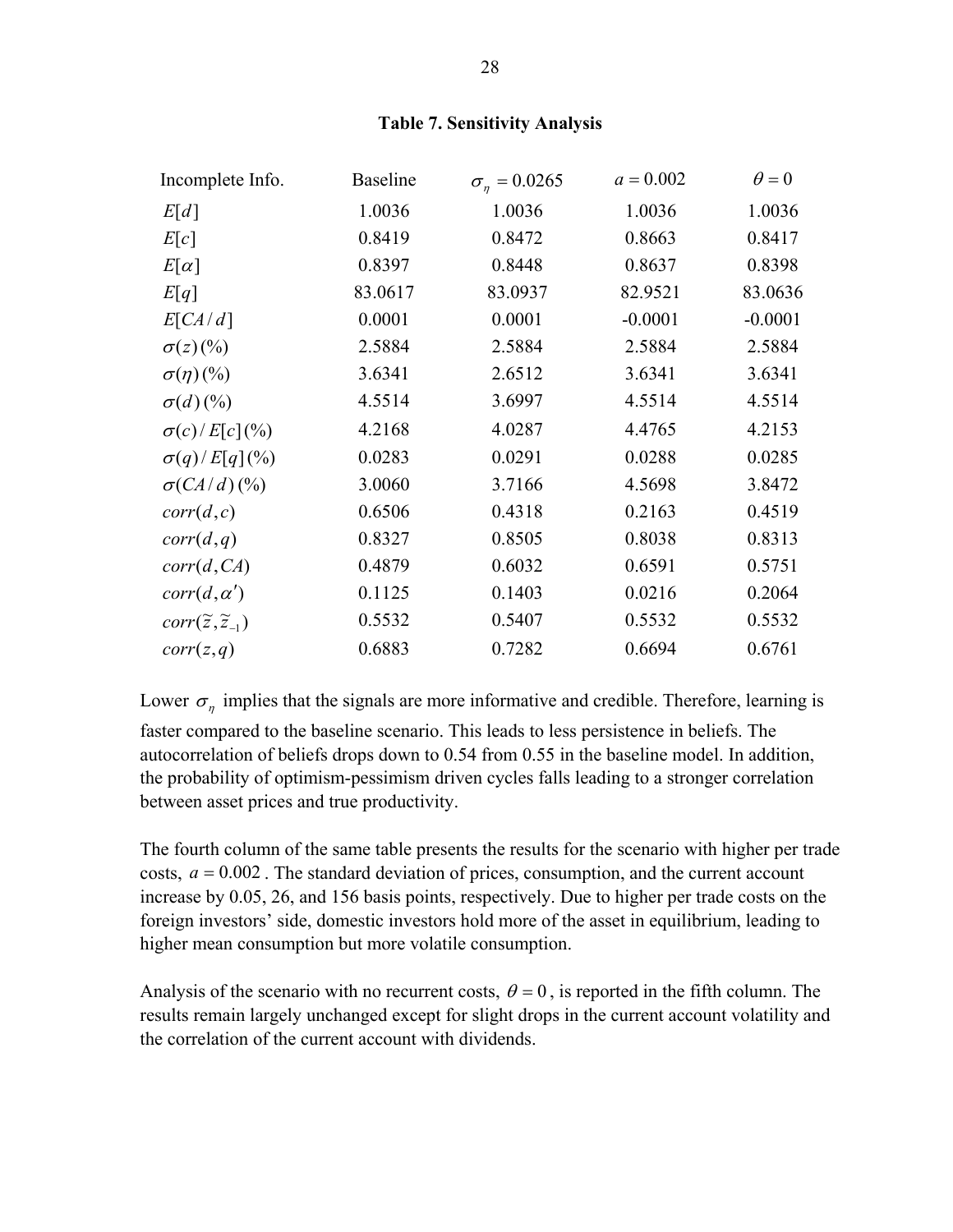#### **IV. CONCLUSION**

The boom-bust cycles of emerging economies suggest that periods of apparent prosperity in these countries might contain the seeds of crises. This paper explores this possibility using an open economy equilibrium asset pricing model with imperfect information in which agents do not know the true state of productivity in the economy. The main contribution of the paper is its ability to endogeously generate (a) periods of optimism characterized by booms in asset prices and consumption followed by sudden reversals, (b) sensitivity to negative signals that increases with, and arises from, investor optimism attained prior to the negative signal. These results are due to the fact that informational frictions generate a disconnect between country fundamentals and asset prices. That is, busts (booms) in asset markets can occur even though the fundamentals of the economy are strong (weak). Asset prices display persistence in response to transitory shocks since investors cannot perfectly identify the underlying state of productivity. Due to the additional uncertainty created by informational frictions, the volatility of the emerging economy's consumption increases by 2 percentage points compared to the full information scenario. In addition, periods with high levels of optimism are more likely to be associated with current account deficits than periods of pessimism.

Although the informational frictions introduced in this paper can produce booms and busts in asset prices and consumption due to shifts in investor confidence, these booms and busts are short lived. In addition, even though the introduction of imperfect information provides an improvement in terms of matching the volatility of consumption and the current account dynamics observed in the data, the model cannot account for the volatility of asset prices.

The role of informational frictions in understanding emerging market regularities is an area ready for further research. For instance, the model presented in this paper endogenously produces sensitivity to negative signals given an *exogenous* sequence of positive signals. We could think of producing an *endogeous* sequence of positive signals by introducing strategic information manipulation into the model, especially prevalent during the run-ups to crises. If there is initially some sensitivity due to short-term and/or dollarized debt, a policymaker might find it optimal to manipulate or screen the signals to send positive signals. However, this would come at a cost because, by taking out the negative signals and sending only positive ones, the sensitivity of the economy to a sudden downward adjustment would only increase. This would create a feedback mechanism in which the policymaker, concerned about the country's ability to continue borrowing in international markets, has a selfperpetuating incentive to hide negative information from the public.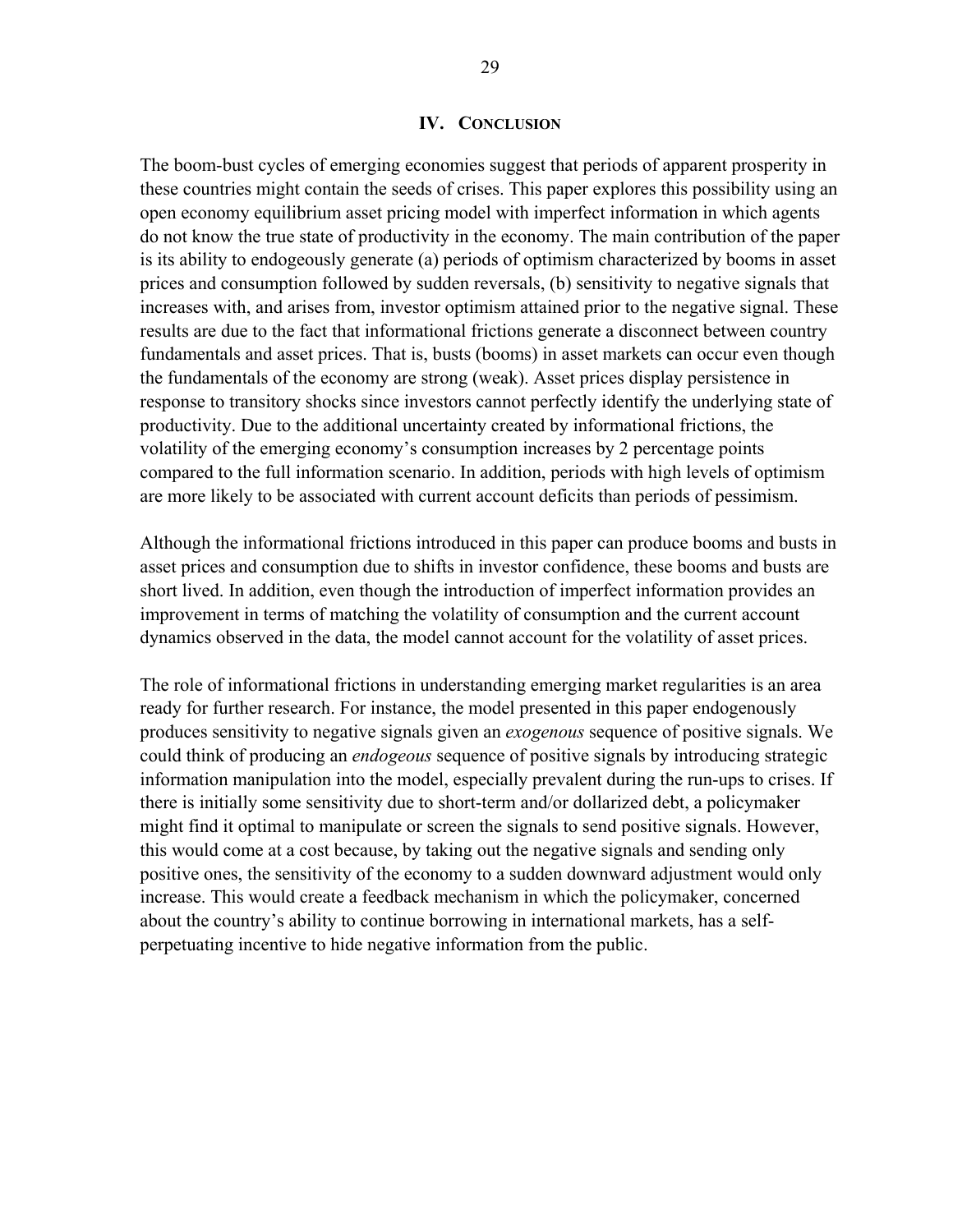#### **REFERENCES**

- Aiyagari, S. Rao and Mark Gertler, 1999, " 'Overreaction' of Asset Prices in General Equilibrium," *Review of Economic Dynamics*, Vol.2, No. 1, pp.3-35.
- Albuquerque, Rui, Gregory H. Bauer, and Martin Schneider, 2004, "International Equity Flows and Returns: A Quantitative Equilibrium Approach," under review at *The Review of Economic Studies*.
- Caballero, Ricardo J. and Arvind Krishnamurthy, 2001, "International and Domestic Collateral Constraints in a Model of Emerging Market Crises," *Journal of Monetary Economics*, Vol. 48, pp. 513–48.
- Calvo, Guillermo and Carmen Reinhart, 2000, "When Capital Inflows Come to a Sudden Stop: Consequences and Policy Options," in *Key Issues in Reform of the International Monetary and Financial System* ed. by Peter Kenen and Alexandre Swobod (Washington: International Monetary Fund), pp.175-201.
- Calvo, Guillermo and Enrique Mendoza, 2000, "Rational Contagion and the Globalization of Securities Markets," *Journal of International Economics*, Vol. 51, pp. 79-114.
- Calvo, Guillermo, 1999, "Contagion in Emerging Markets: When Wall Street is a Carrier," proceedings from the *International Economic Association Congress*, Vol.3.
- Domowitz, Ian, Jack Glen, and Ananth Madhavan, 2001, "Liquidity, Volatility, and Equity Trading Costs Across Countries and Over Time," *International Finance*, Vol. 4, No. 2, pp. 221.
- Gourinchas, Pierre-Olivier and Aaron Tornell, 2003, "Exchange Rate Dynamics, Learning and Misperception," CEPR Discussion Papers 3725.
- Hamilton, James D., 1989, "A New Approach to the Economic Analysis of Non-stationary Time Series and the Business Cycle ," *Econometrica*, Vol. 57, pp. 357-384.
- Heaton, John and Deborah J. Lucas, 1996, "Evaluating the Effects of Incomplete Markets on Risk Sharing and Asset Pricing," *Journal of Political Economy*, Vol. 104, No. 3, pp. 443–87.
- International Monetary Fund, 1998, *World Economic Outlook, May 1998: Financial Crises: Causes and Indicators,* World Economic and Financial Surveys (Washington).
- International Monetary Fund, 2001, *IMF Survey Supplement on the Fund,* September (Washington).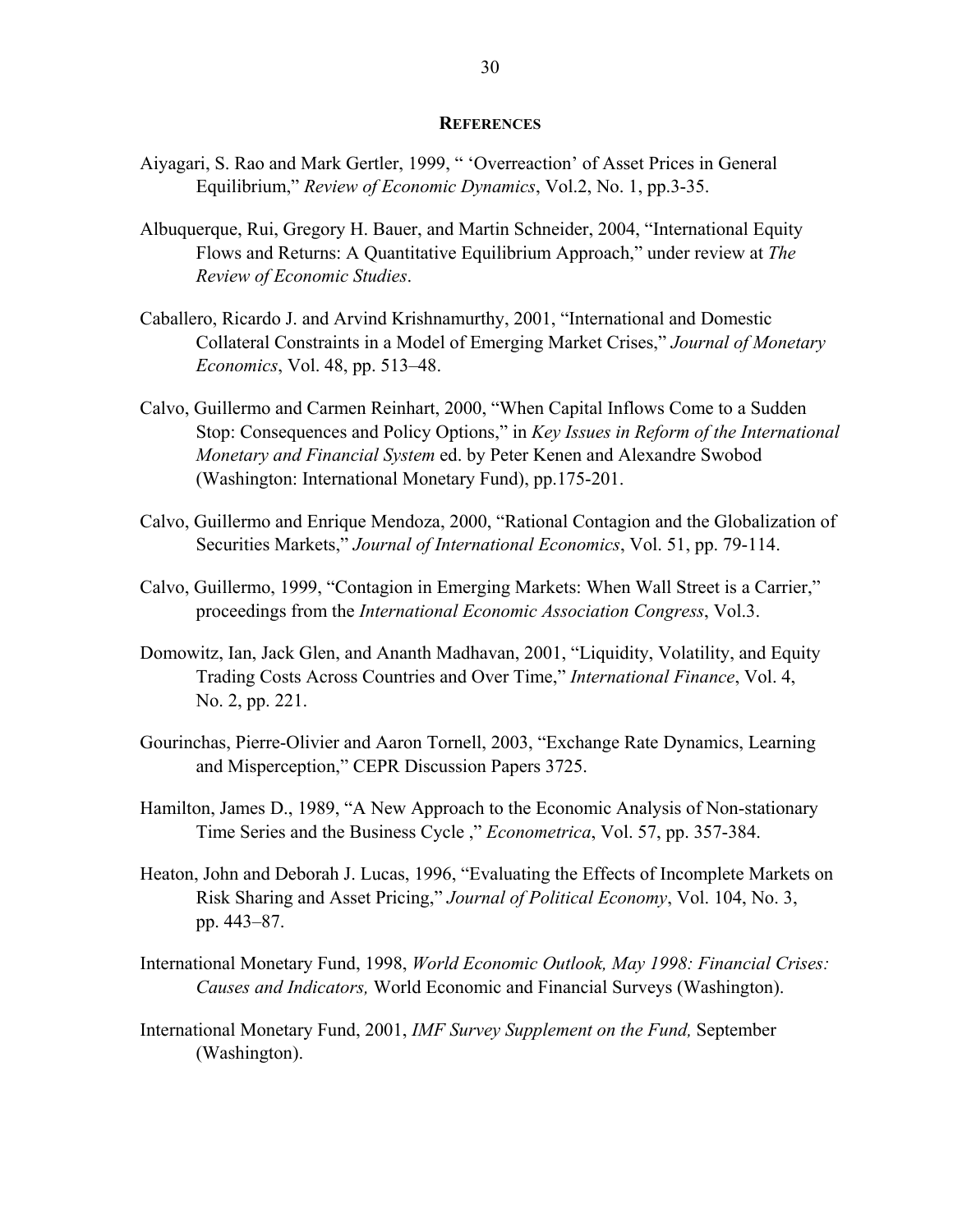- Judd, Kenneth L., 1992, "Projection Methods for Solving Aggregate Growth Models," *Journal of Economic Theory*, Vol. 58, pp. 410–52.
- Mendoza, Enrique, and Katherine Smith, 2004, "Quantitative Implications of a Debt-Deflation Theory of Sudden Stops and Asset Prices," NBER Working Paper10940.
- Moore, Bartholomew, and Huntley Schaller, 2002, "Persistent and Transitory Shocks, Learning and Investment Dynamics," *Journal of Money, Credit and Banking*, Vol. 34, No. 3, pp. 650–77.
- Nieuwerburgh, Stijn and Laura Veldkamp, 2006, "Learning Asymmetries in Real Business Cycles," *Journal of Monetary Economics*, Vol. 53, No. 4, pp. 753–72.
- Paasche, Bernhard, 2001, "Credit Constraints and International Financial Crises," *Journal of Monetary Economics*, Vol. 28, pp.623–50.
- Wang, J., 1994, "A Model of Competitive Stock Trading Volume," *Journal of Political Economy*, Vol. 102, pp. 127–68.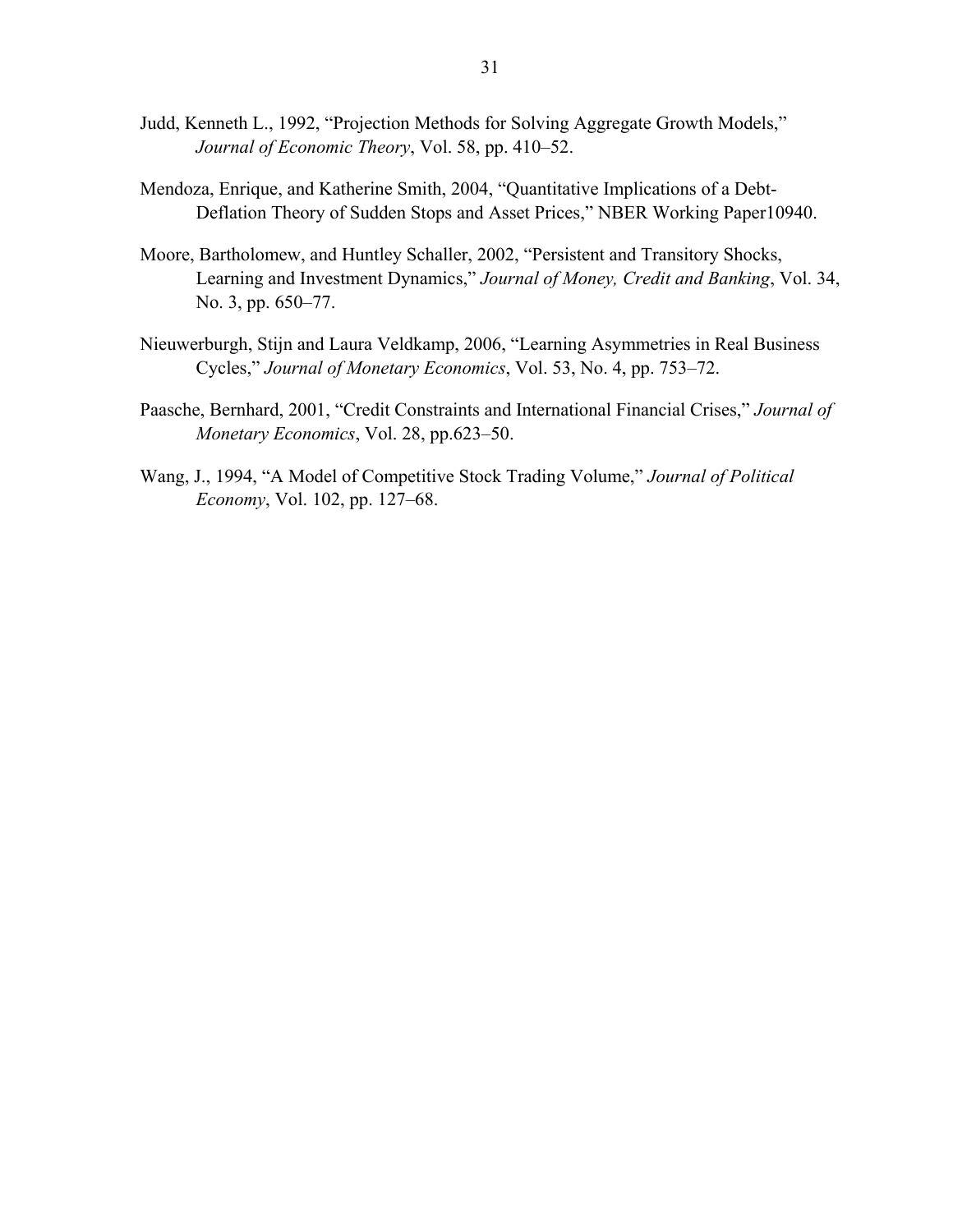#### **APPENDIX**

Throughout this section, we assume that  $i, j \in \{L, H\}$  and  $i \neq j$ .

#### **Proof of Proposition 1**

Denote the prior  $Pr(z_t = z^i | I_{t-1}^U) = p_t(i)$ *t*  $t_i = z^i \mid I_{t-1}^U$  =  $p_i(i)$  and the Normal density function  $f(d_t | z_t = z^i) = f(i)$ .

*Priors:*

Evolution of  $p_i(i)$  is characterized by:

$$
p_{t}(i) = \frac{p_{t-1}(i)f(i)P_{ii} + [1 - p_{t-1}(i)]f(j)P_{ji}}{p_{t-1}(i)f(i) + [1 - p_{t-1}(i)]f(j)}.
$$

- $p_t(i) = 1 \Leftrightarrow p_{t-1}(i) f(i) P_{ii} + [1 p_{t-1}(i)] f(j) P_{ii} = p_{t-1}(i) f(i) + [1 p_{t-1}(i)] f(j)$  and  $p_{t-1}(i) f(i) + [1 - p_{t-1}(i)] f(j) \neq 0$ . Given *P* >> 0 (see Assumption), the first condition is satisfied iff
	- $\rho_{t-1}(i) = 0$  and  $f(j) = 0$  or
	- $\rho_{t-1}(i) = 1$  and  $f(i) = 0$ , both of which violate the second condition.

$$
p_t(i) = 0 \Leftrightarrow f(j)P_{ji} + p_{t-1}(i)[f(i)P_{ii} - f(j)P_{ji} = 0 \text{ and}
$$
  

$$
p_{t-1}(i)f(i) + [1-p_{t-1}(i)]f(j) + 0
$$
 The first condition is satisfied

 $p_{t-1}(i) f(i) + [1 - p_{t-1}(i)] f(j) \neq 0$ . The first condition is satisfied iff

- $\blacktriangleright$   $f(j) = 0$  and  $f(i)P_{ij} = f(j)P_{ij}$ . These two hold iff  $f(j) = 0$  and  $f(i) = 0$ , in which case the second condition above does not hold.
- $\triangleright$  *f*(*j*) = 0 and  $p_{t-1}(i) = 0$ . In this case, second condition is again violated.

See Liptser and Shiryayev (1977) Ch. 9 and David (1997) for the proof of entrance boundaries in continuous time.

*Posteriors:*

Rewrite equation (13):

$$
\Pr(z_{t} = z^{i} | I_{t}^{U}) = \frac{p_{t-1}(i) f(i)}{p_{t-1}(i) f(i) + p_{t-1}(j) f(j)}
$$

All terms on the right hand side of the equation are positive:  $p > 0$  (see proof above) and  $f > 0$  (Normal distribution).  $\blacksquare$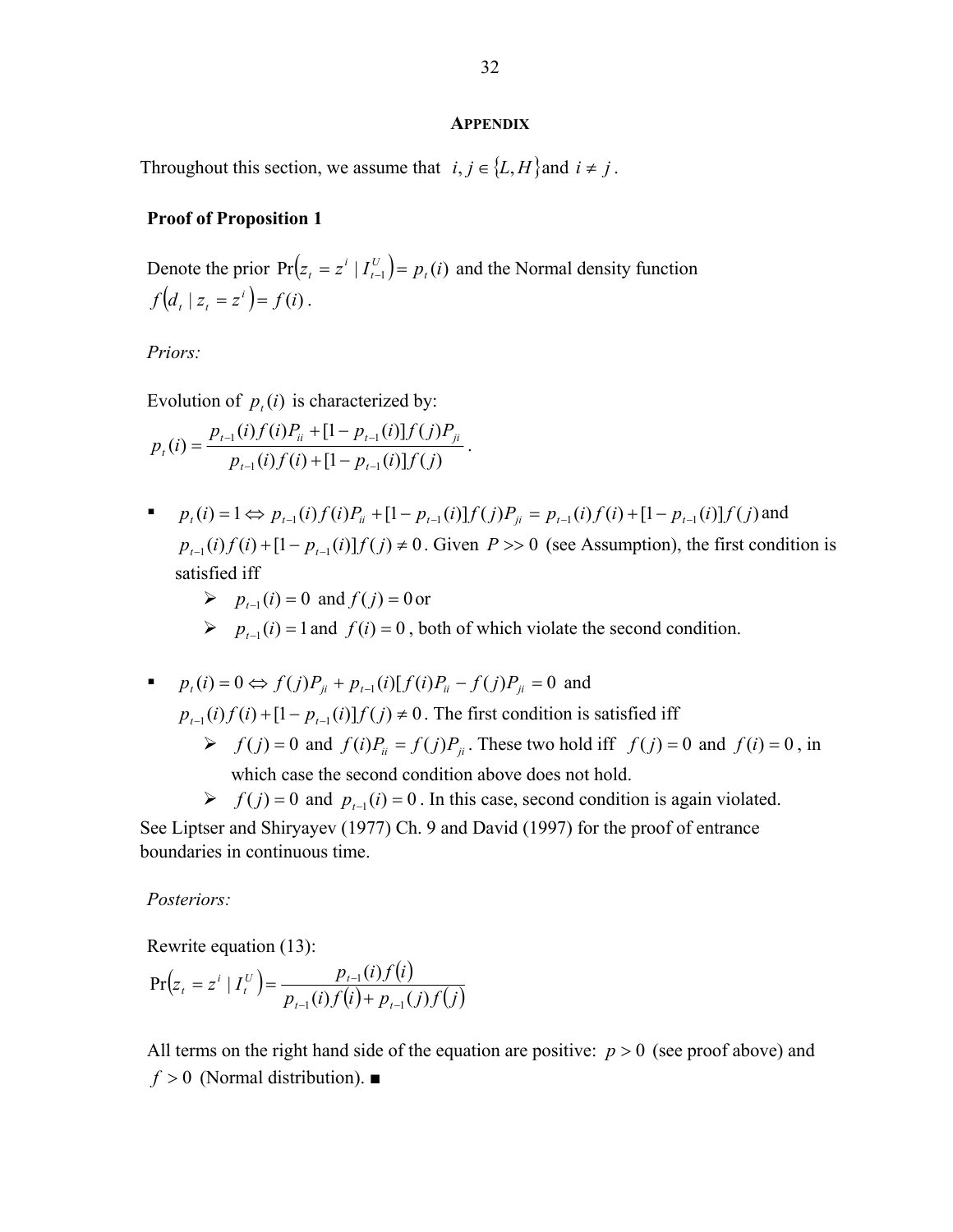#### **Proof of Proposition 2**

*First Argument:*

We need to show that  $\frac{\partial \psi(z_i, t)}{\partial \gamma} > 0 \forall \tilde{z}_i$ *t*  $\frac{t^{j} \cdot \cdot \cdot}{2} > 0 \forall \hat{z}$  $\frac{(\widetilde{z}_t, .)}{\widetilde{z}_{\widetilde{t}_t}} > 0 \forall \widetilde{z}_t$ ∂  $\frac{\partial \phi(\tilde{z}_t, \cdot)}{\partial \tilde{z}_t} > 0 \forall \tilde{z}_t$ . Denote the posterior probabilities  $\left( z_{t}=z^{i}\mid I_{t}^{U}\right) =\gamma_{t}$ *t*  $Pr(z_t = z^i | I_t^U) = \gamma_t$  and  $f(d_{t+1} | z_t = z^i) = f(i)$ . We start with expressing  $\gamma_{t+1}$  as a function of  $\gamma_t$ :

$$
\gamma_{t+1} = \frac{[\gamma_t P_{ii} + (1 - \gamma_t)P_{ji}]f(i)}{[\gamma_t P_{ii} + (1 - \gamma_t)P_{ji}]f(i) + [1 - \gamma_t P_{ii} - (1 - \gamma_t)P_{ji}]f(j)}
$$
(i.)

Also:

$$
\frac{\partial \phi(\widetilde{z}_t, d_{t+1})}{\partial \widetilde{z}_t} = \frac{\partial \widetilde{z}_{t+1}}{\partial \widetilde{z}_t} = \frac{\partial \widetilde{z}_{t+1}}{\partial \gamma_{t+1}} \frac{\partial \gamma_{t+1}}{\partial \gamma_t} \frac{\partial \gamma_t}{\partial \widetilde{z}_t}
$$
(ii.)

Remember that  $\tilde{z}_t = \gamma_t z^i + (1 - \gamma_t) z^j$  $\tilde{z}_t = \gamma_t z^i + (1 - \gamma_t) z^j$ , so we can calculate the first and the third expressions in the above equation:

$$
\frac{\partial \widetilde{z}_{t+1}}{\partial \gamma_{t+1}} = z^i - z^j, \frac{\partial \gamma_t}{\partial \widetilde{z}_t} = \frac{1}{z^i - z^j}.
$$
 (iii.)

The second expression can be calculated using equation (i.). After some manipulation:

$$
\frac{\partial \gamma_{t+1}}{\partial \gamma_t} = \frac{f(z^i) f(z^j) (P_{ii} - P_{ji})}{\{ [\gamma_t P_{ii} + (1 - \gamma_t) P_{ji}] f(i) + [1 - \gamma_t P_{ii} - (1 - \gamma_t) P_{ji}] f(j) \}^2}
$$
 (iv.)

Plug in equations (iii.) and (iv.) into equation (ii.). To complete the proof, we need to establish  $f(i)$ ,  $f(j) > 0$  and  $P_{ii} > P_{ji}$ .  $f(i)$ ,  $f(j) > 0 \ \forall z^i, z^j$  since the Normal distribution is unbounded.  $P_{ii} > P_{ji}$  follows from Assumption 2.3.

*Second Argument:* 

We need to show that  $\frac{\partial \phi(., d_{t+1})}{\partial x} > 0$ 1  $\frac{1}{1}$  > ∂ ∂ + + *t t d*  $\frac{\phi(0, d_{t+1})}{\phi(0, d_{t+1})} > 0$ . Write:

$$
\frac{\partial \phi(., d_{t+1})}{\partial d_{t+1}} = \frac{\partial \widetilde{z}_{t+1}}{\partial d_{t+1}} = \frac{\partial \widetilde{z}_{t+1}}{\partial \gamma_{t+1}} \frac{\partial \gamma_{t+1}}{\partial d_{t+1}}
$$
(v.)